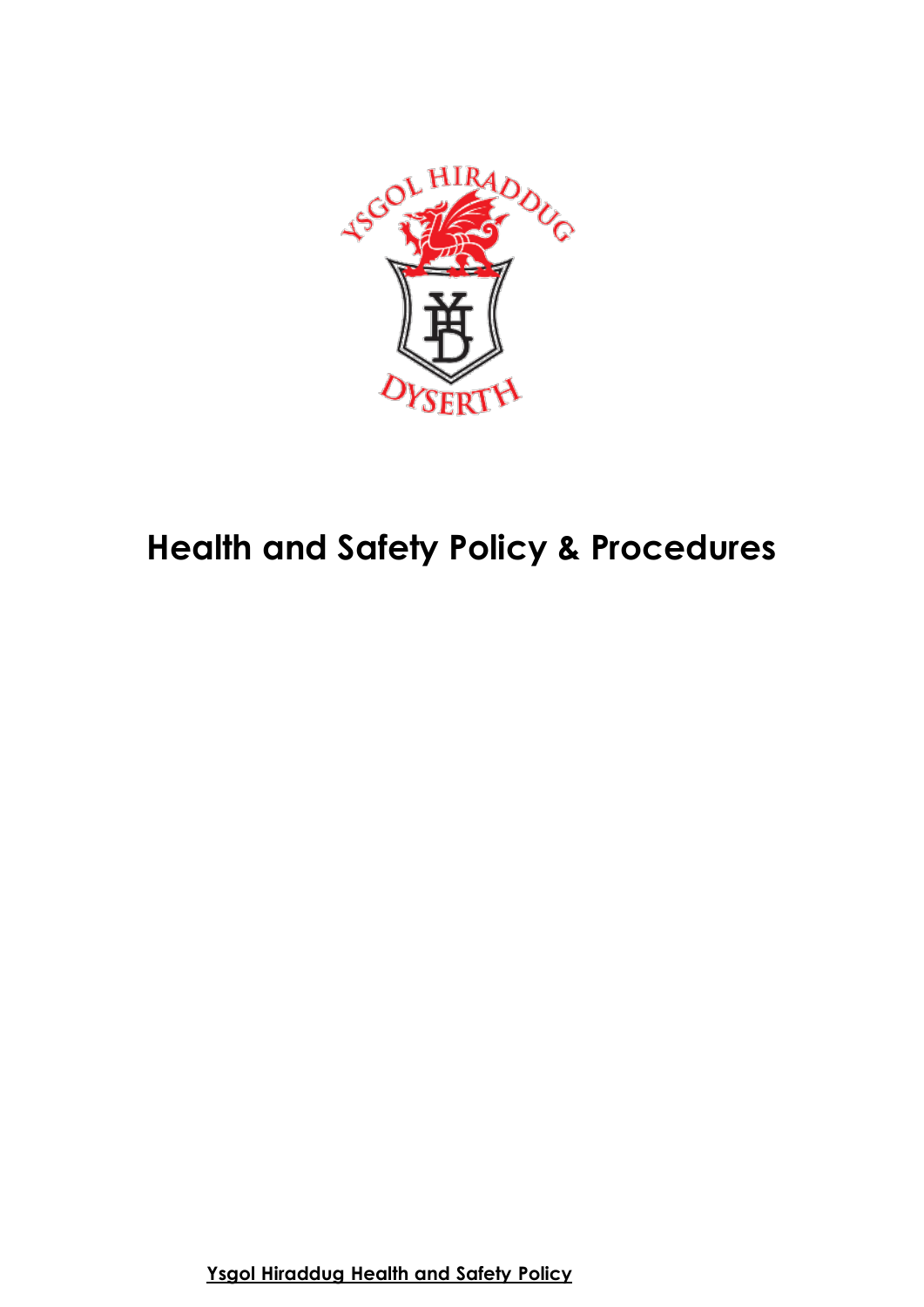## Policy Statement

According to the Health and Safety at Work Act of 1974 the overall responsibility for Health and Safety rests with the employers. However, with the advent of L.M.S. this responsibility has transferred from the L.E.A. to the Governing Body. This policy has been produced by the governing body, subject to an annual review to take account of changes in requirements and legislation. It is the intention to ensure that the school complies with all aspects of the Health and Safety at Work Act and all subordinate legislation in order to ensure that Ysgol Hiraddug is a safe environment forall children, staff and visitors.

Purpose of the Policy

- To provide a safe and healthy environment for children, teaching staff, non -teaching staff andall other people who come onto the premises of our school.
- Ensure that all members of the school community understand their responsibilities in maintaininga healthy and safe environment.

# Responsibilities and Organisation

The role of the Health and Safety Representative

At the time of writing Mr. Tristan Hughes (Head teacher) has been nominated as site manager andas the Health and Safety Representative at the school. His role is:

- To investigate potential hazards and dangerous occurrences at school and to examine the causeof accidents in the workplace.
- To make representations to the employers on general matters affecting the health, safety andwelfare at work of the employees and the children at school.
- To carry out inspections with the governors and to carry out risk assessments each year andwrite out a report on the official form issued by Denbighshire County Council.
- To attend meetings/courses in relation to Health and Safety at the school.

# The role of the Governing Body

Representatives of the above body (The Sub Committee) will:

- Assist the Health and Safety Officer in carrying out regular audits of the school, participating inrisk assessments. (Appendix 1 and 2)
- Consider the Health and Safety inspection reports and will act accordingly upon matters report-ed by informing the L.E.A. and the whole Governing Body.
- Take active steps to ensure that equipment, buildings and grounds are safe, secure and wellmaintained.
- Ensure that safe working practices and procedures are applied within the school.
- Establish a system for reporting, recording and investigating concerns and accidents.
- Ensure that all members of the school community are aware of their own responsibilities.

The role of the Headteacher

- Takes responsibility for the day to day operation of the Health and Safety Policy
- Liaises closely with any trade union representative, the school nurse, the Denbighshire Healthand Safety Department, Denbighshire Building Services and other outside agencies.

The role of Teachers and Support Staff

- Promote a spirit of safety consciousness amongst the children, ensuring that they understand the codes of practice such as fire procedures and are conscious of their own responsibilities in takingpersonal care for their own safety and that of others.
- Ensure that they are familiar with school procedures such as
	- A) Fire evacuation
	- B) School visits
	- C) Health and safety in practical subjects such as PE, DT and Science
	- D) First aid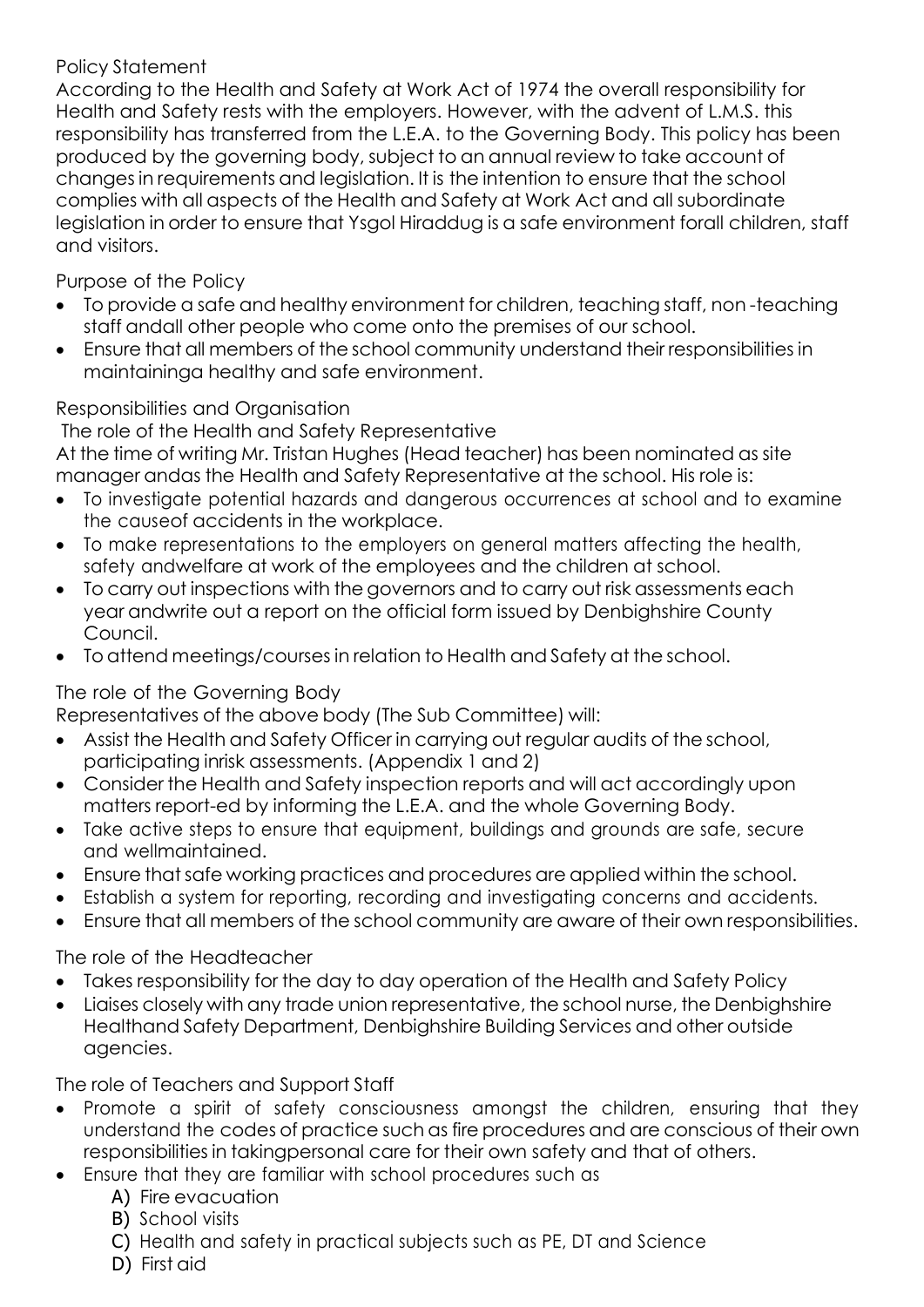E) Healthy eating and promoting healthy life styles (See healthy eating policy)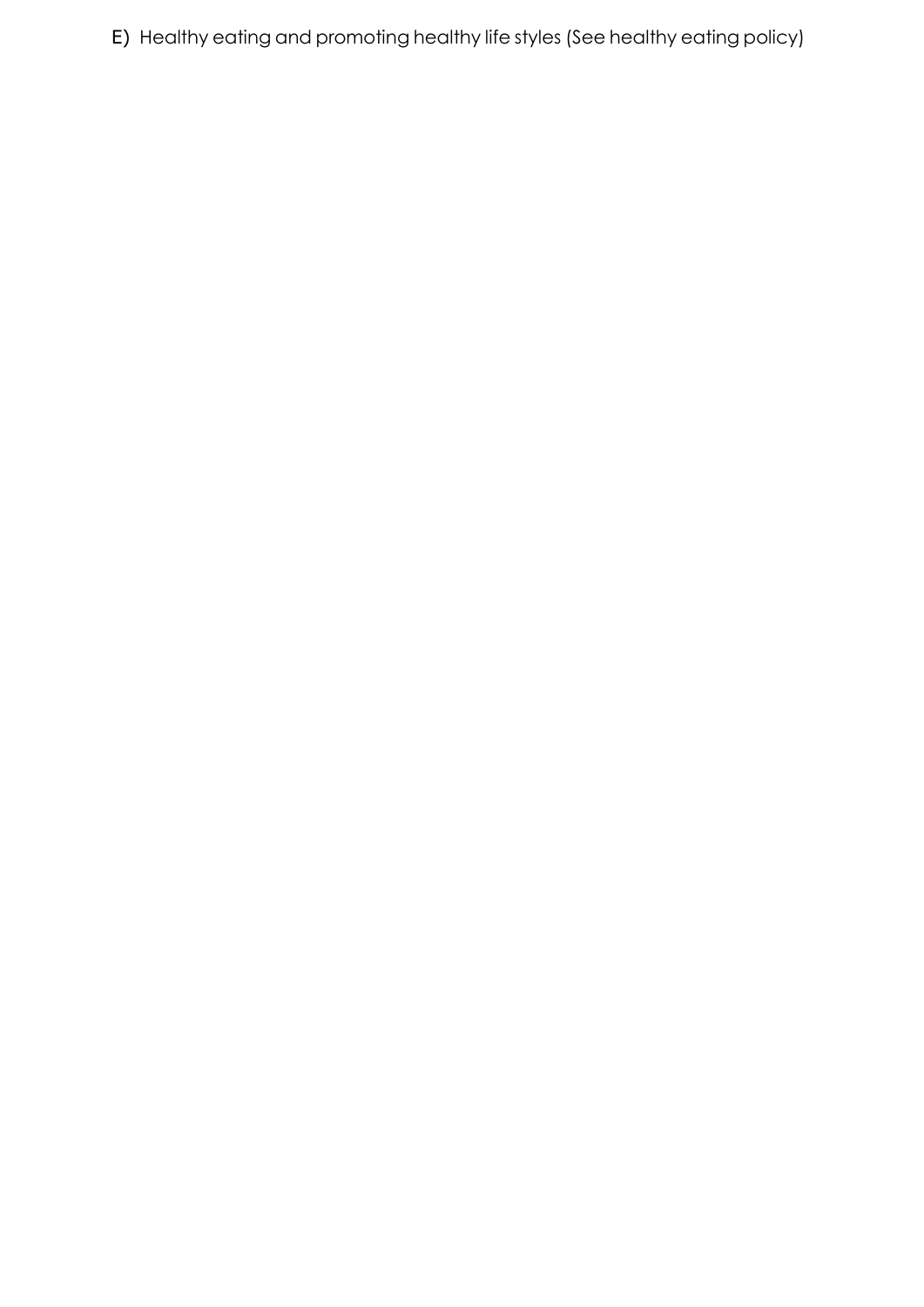- Ensure that the pupils are well disciplined and orderly and that outside play is safe and well su-pervised.
- To complete a health and Safety referral form and submit it to a member of the School Man-agement Team should they notice any Health and Safety hazards. (Appendix 3)

The role of Parents

- Ensure that children attend in good health.
- Provide prompt notes to explain in advance all absences.
- Work in partnership to support the school maintaining high standards of discipline.
- Accept responsibility for the conduct of their children at all times.
- Keep the school informed about changes in address and telephone contact numbers.

Health and Safety Monitoring Procedures Health and Safety will be monitored by means of the following procedures:

| Procedure                    | Time        | Persons Responsible      |
|------------------------------|-------------|--------------------------|
| Annual Audit Sheet           | Yearly      | <b>Health and Safety</b> |
|                              |             | committee                |
| <b>Fire Drill</b>            | Termly      | Headteacher              |
| PE Equipment Check           | Yearly      | <b>LEA</b>               |
| Fire Equipment Check         | Yearly      | <b>LEA</b>               |
| <b>First Aid Boxes</b>       | Half termly | L. Rowlands              |
| <b>Electrical Appliances</b> | Yearly      | <b>LEA</b>               |
| Accident Statistical         | July        | <b>LEA</b>               |
| Analy-                       |             |                          |
| sis                          |             |                          |
| Review of Policy             | Yearly      | Governors                |
| <b>Risk Assessment</b>       | Yearly      | <b>Health and Safety</b> |
|                              |             | Committee                |
| Update Manual                | Yearly      | <b>Health and Safety</b> |
|                              |             | Committee                |

## Risk Assessment

The interior and exterior of the school will be inspected annually. A health and safety checklist willbe used to ensure that all areas have been assessed. Those areas which reveal potential hazards will have a more detailed risk assessment and the Denbighshire proforma RA1 will be completed accord-ingly.

Action will then be taken to inform persons responsible of their obligations.

## Fire Procedures and Drills

During an academic year there will be at least three fire drills, one per term. Added to this will be at least one fire drill during the lunch break. A fire evacuation plan is on display on the wall of eachclassroom and by the main entrance of the school. In the event of a fire/drill the following proce- dures will be adopted:-

On discovery of a fire

a) Sound the alarm

b) Call the fire

service When the alarm is Sounded

Teachers will leave the building escorting pupils and visitors etc. by the nearest safe exist at the timeof the alarm. In normal circumstances the classes should use the following exits:

- Nursery through the main door onto the Playground.
- Infants through the nearest door onto the Playground
- Juniors- will leave the building by the nearest exit and make their way onto the main play-ground.
- Kitchen staff to vacate the kitchen through the nearest fire exit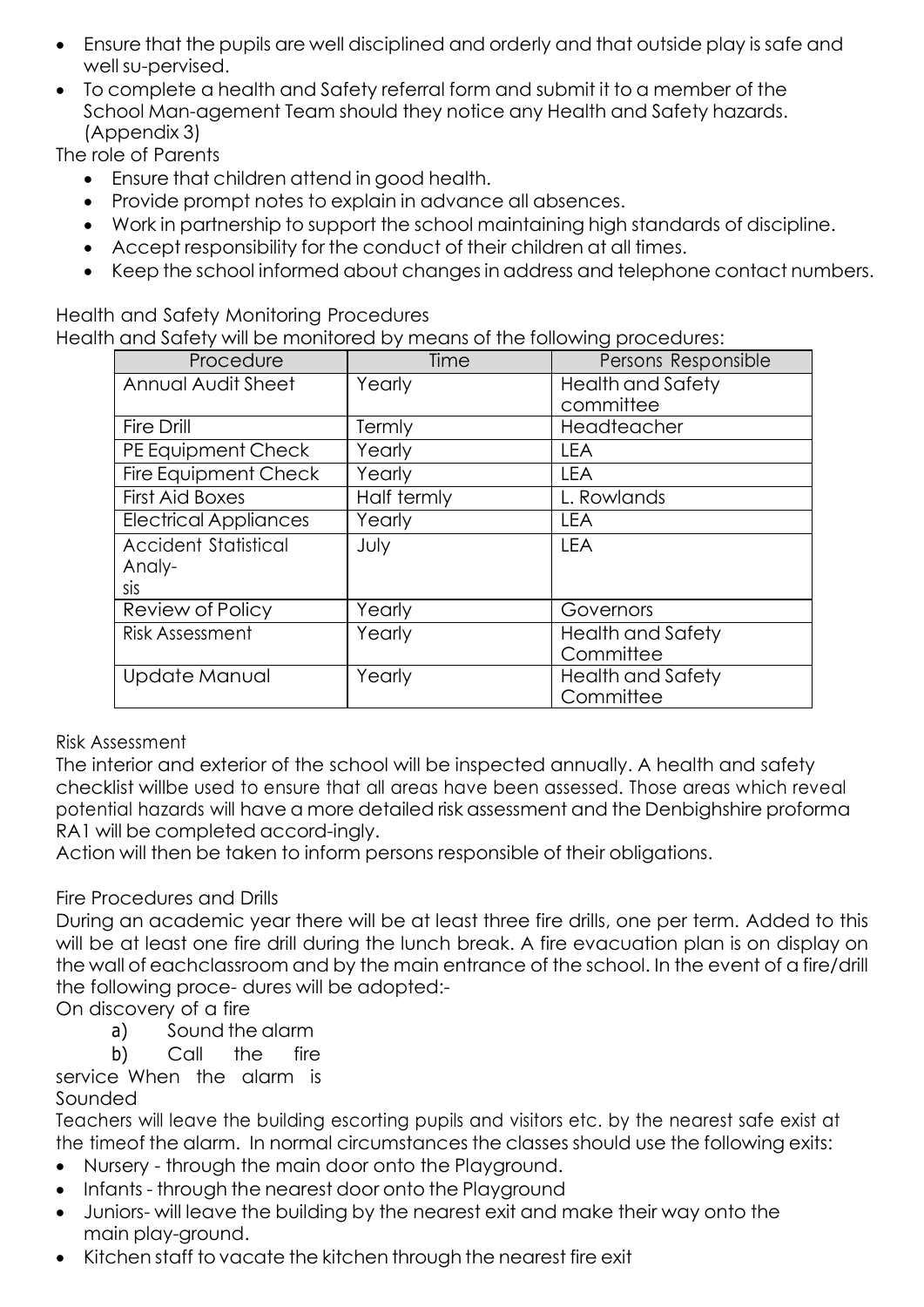- School Secretaries to leave by the nearest exit.
- Caretaker to report to the Headteacher as soon as possible if on the premises.
- People working in the school hall will leave via the main doors onto the main playgroundNo one is allowed back into school to collect personal belongings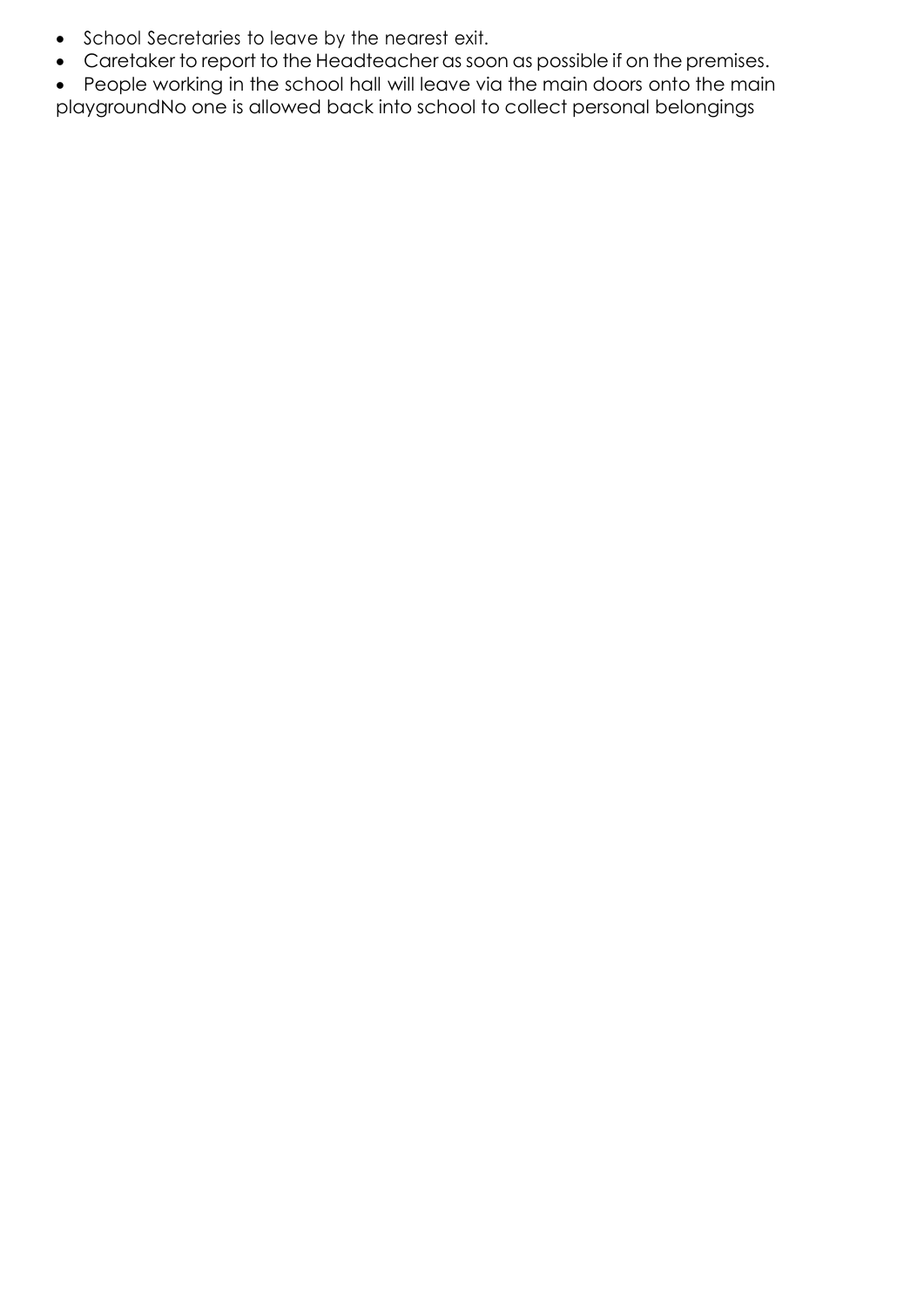On arrival at the assembly points roll call will be taken immediately and the senior teachers or headteacher will be notified as soon as possible. The children might need to be escorted elsewhereon the school grounds to ensure safety if it is deemed necessary. In the case of an actual fire the Headteacher will report to the fire officer on the arrival of the FireService. No one is to re-enter the building unless authorised by the Fire Officer. In the case of a Fire Drill the Headteacher will indicate when to re-enter the building.During a lunchtime fire alert the school cook will need to

- 1. To take all appropriate steps to confine danger.
- 2. To oversee the evacuation of the kitchen area.
- 3. To close all doors to confine the fire.

THE MAIN PRIORITY FOR ALL ADULTS INVOLVED IS TO ENSURE THE SAFETY OF THECHILDREN AND TO VACATE THE BUILDING AS QUICKLY AS POSSIBLE.

All staff and visitors must sign in at the main office or at the entrance in the lower part of the school. In the case of a fire drill the secretary will take this list to the junior assembly area and willcheck that any visitors are present. The school attendance manager will bring class lists indicating thechildren who are marked as present on that day. Before concerts visitors will be told about the fire exit positions.

A record of fire alarm activation is kept the log book provided by ADT who also maintain the firedetector system. (Details of reset codes are kept in the HT's office on the notice board.

**Accidents** 

- All accidents and injuries to pupils must be recorded in the and if they result in the child leaving the school to be assessed by a medical practitioner, reported to the LEA via the online recordingsystem. Accidents to staff must be reported to the LEA via the online recording system.
- Mid -day supervisors should report injuries to the School First aider (Mrs Rowlands) who willliaise with the Headteacher to complete accident forms, inform parents or notify emergency ser-vices.
- The Headteacher should be notified of any accident or injuries which are deemed serious or need further treatment. The same is true if a parent has been notified and is collecting a child during the lunch break. In the case of a head injury parents will be notified as a matter of course. In the event of a child losing consciousness an ambulance will be called. Injury letters areavailable in the staffroom.
- There are two fully qualified first aiders in school Mrs L Rowlands and Mrs Sue Williams. Alt- hough all members of the staff have undertaken a one day First Aid course they are aware that ifthey think that an accident is serious they are to inform First Aiders immediately. First Aid boxes are to be found in the Secretary's Office, School Kitchen, in the Resources room and in the InfantDepartment. The school First Aid Policy contains further details.

Sun Safety Policy (See the sun safe policy)

- Parents should provide sun hats and suitable protective clothing on sunny days
- Parents should provide sun cream on sunny days and ensure that the children know how to ap-ply it themselves. Staff will NOT apply sun creams to pupils.

Out of School Journeys (See school visits policy)

When considering Out of School activities each teacher must refer to the Denbighshire L.E.A. Guide-lines. Some of the most important facts to consider are as follows:-

- Staff must ensure that Form 1 has been completed by all parents prior to their child startingschool.
- For trips out of county the Parental Consent Forms must be issued and completed.
- Permission should be obtained on line from the EVC (Mr Hughes)
- All letters to parents must consider the school's charging policy.
- Staffing/adult ratio to children must be adequate for the age and number of children.
- Years 1 to 3 will be 1 adult to 8 pupils. Years 4 to 6 will be 1 adult to 15 pupils.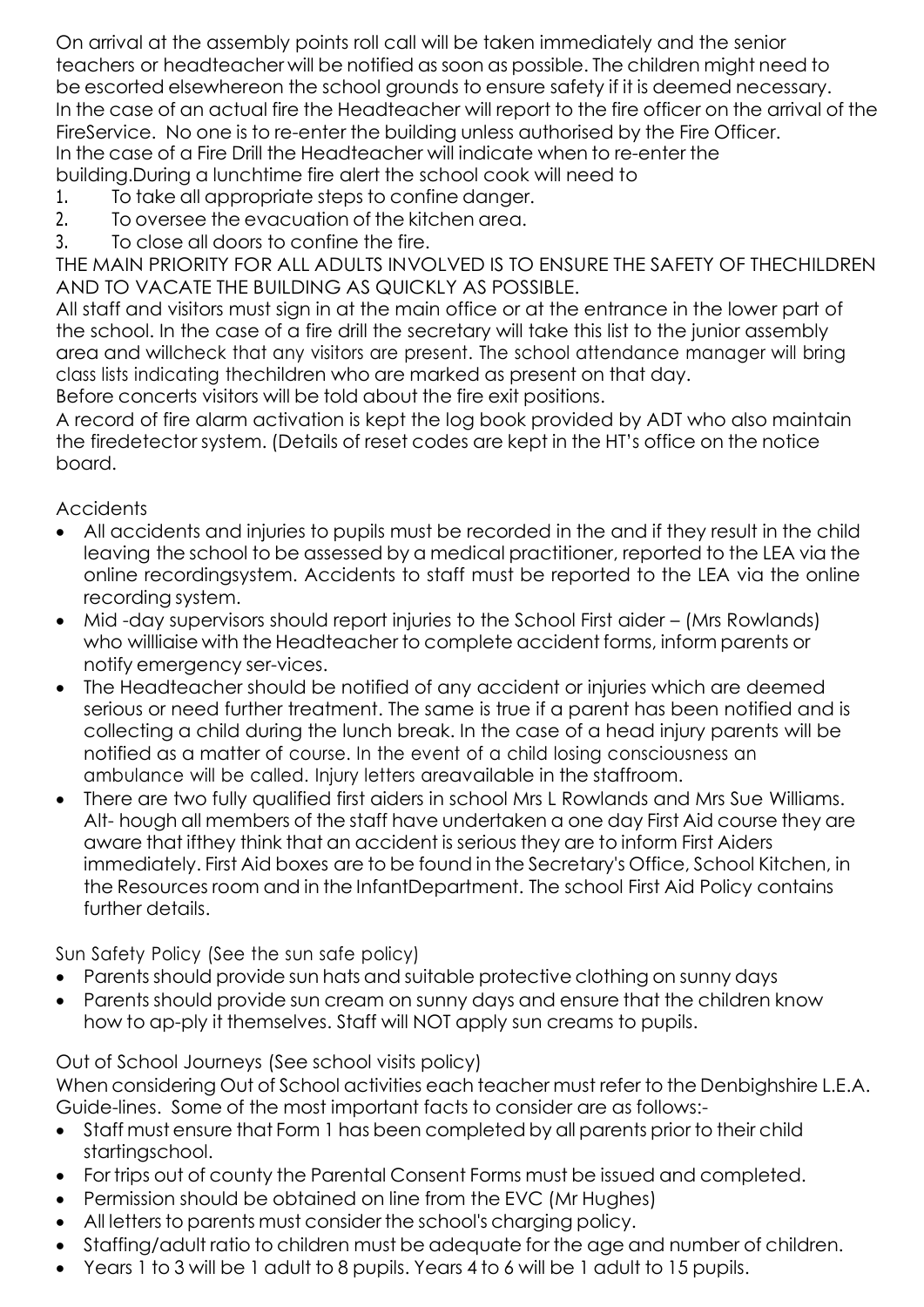- The leader of the activity must be appropriately qualified for the activity.
- The information given to the parents prior to the visit must be as detailed as possible.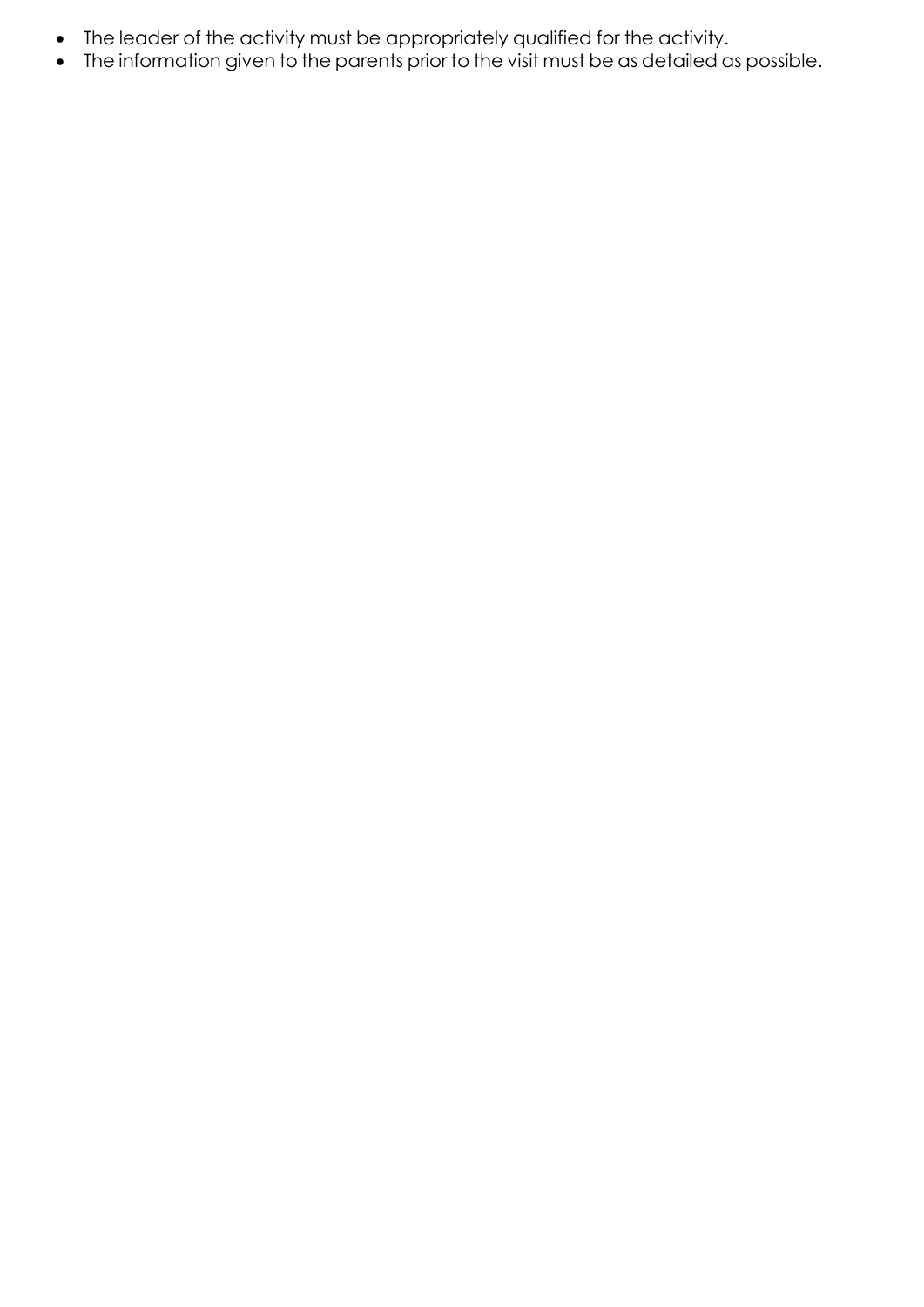- A suitable First Aid Kit should always be taken.
- All foods/drinks must be carried in suitable containers i.e. no glass etc.
- Teacher in charge to ensure that Insurance arrangements have been made. A policy with ZurichMunicipal is maintained for all school visits.
- The group leader should always be familiar with the venue so arrangements should be made foran exploratory visit and to carry out a risk assessment.
- A school visit arrangements form should be completed. One copy taken by the leader and an-other left in the school office. This contains details of party size, supervisors, travel arrange-ments, timetables and phone numbers of the venue.
- A mobile phone should be taken on all out of school visits.
- The group leader should take a copy emergency telephone numbers for each child.
- Gain permission for residential visits from the governing body.

## Transport Arrangements

Children should be reminded of the following regulations

- Wear a seat belt.
- Not tamper with the vehicle's equipment.
- Not leave bags or any objects in the aisle.
- Stay in their seat while the vehicle is in motion.
- Not to leave the seat unless instructed by an adult to do so.
- Not to disturb the concentration of the driver.

If private cars are used the driver must have insurance and the vehicle must be roadworthy. Sepa- rate permission must be obtained from parents for children being carried in a private car. Booster seats are available in the resources room. A group leader should discuss with parents details of anymedical needs.

For residential visits details of any dietary requirements should be obtained.

Supervision and identification of potential hazards

Staffshould always be aware of potential hazards at school whilst undertaking their teaching/supervision duties.

- Obstructing passages and emergency exits with furniture or other impediments.
- Spillage of liquids on floors causing slippery surfaces.
- Trailing wires, cables etc. on the floor or at head height
- Misuse of step ladders.
- Children should not be asked to push heavy furniture about the school. If they are asked to dolight work they must be supervised at all times.
- Care must be taken on the playground and children must be encouraged to be especially carefulwhen playing in a confined space.
- Children must be supervised when working with equipment associated with craft, sci-ence/technology.
- Hazardous substances should be correctly labelled and kept in locked storerooms which are notaccessible to children.
- Staff or pupils are not allowed to bring any mains powered electrical equipment from home foruse in school.

# Guidelines for the teaching of Physical

Education Care, Maintenance and Storage of **Equipment** 

- An annual inspection is made of all large indoor and outdoor Physical Education equipment. However, incidental defects can develop and when this is seen the matter needs to be reportedto the Headteacher immediately.
- If the above is not fixed immediately, the equipment must be withdrawn and the Headteachernotified of the action taken.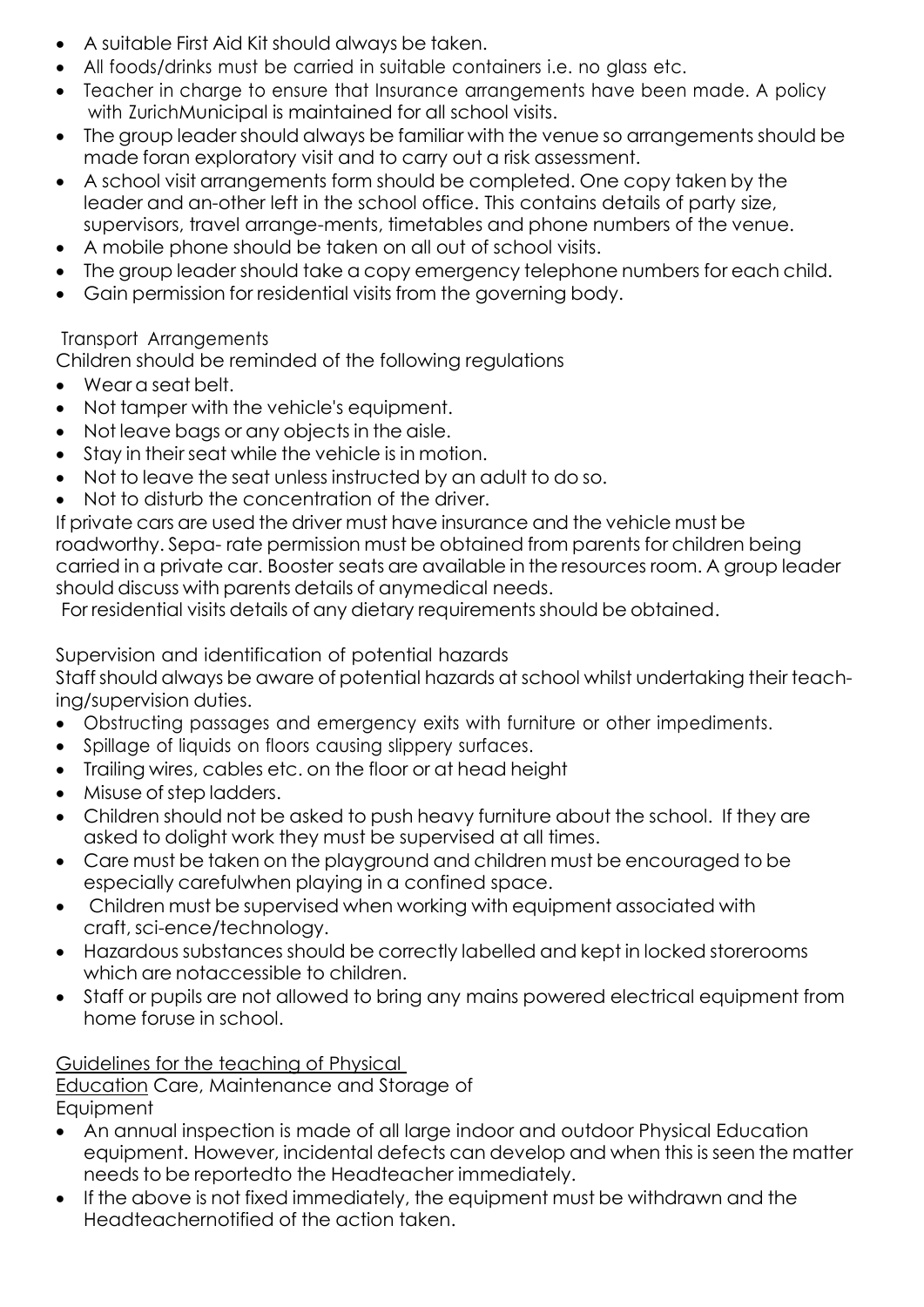- Suitable storage should be considered to ensure ease of access. The teacher taking the class has aresponsibility to teach the pupils how to handle the apparatus. All small equipment should be returned to the appropriate storerooms and locked away after use.
- Children must be encouraged to look after all equipment, use it properly and return it to thecorrect receptacles.

## Safety Checklist

Before any P.E. activity the teacher in charge should carry out a checklist of safety precautions:

- Remove dangerous obstructions
- Check that the floor surface is clear.
- Check that appropriate footwear is used.
- Check that the children have removed watches and jewellery.
- That the children's T-shirts are tucked in, and long hair is tied back.
- Check that all equipment such as wall frames are secure.
- The teacher should also wear appropriate clothing.
- Be aware of any medical issue, particularly if teaching another colleague's class.

# Code of Conduct for Children

Regularly remind the children of codes of acceptable conduct in P.E. and the need for care.

- Every lesson should begin with children sitting in space, in silence, in the "control position"with their legs crossed and arms folded. If ever a whistle is blow or the word "Control" is shouted, the child must sit in this position immediately.
- Remind them about the "Three C's" in P.E: Control Concentration Consideration
- Noise should be kept to a whisper so that the teacher's control is maximised.
- They must never chew gum during the lesson (it shouldn't be brought to school anyway).
- Children should never wear watches or Jewellery during PE lessons.
- The teacher should stand where all the children are in view for most of the time.
- If a child is acting incorrectly or in a dangerous way, don't waste time going over to them, useyour voice!
- If any child fails to respond to your correction, they must stop the activity and sit at the side.
- Mats should be put out where they are used, not as safety devices. If an activity is hazardousthen don't do it.
- Remember to give clear instructions about what the children should be doing, never say "Use theapparatus".

## Lesson Planning

Ensure adequate preparation ...."Failing to prepare is preparing to fail" Take particular account of:

- Curriculum continuity.
- Lesson content.
- Pay particular attention to any new skills being introduced
- Check all apparatus and the work area.
- Every lesson should have 4 stages: Introduction Warm up, Revision of basic skills, Applicationof skills to the lesson task and Conclusion to the lesson - Cool down.

# After the lesson

- After the warm down the children should change back into their ordinary clothes unless the les-son is followed by another P.E. activity
- Ensure that all equipment is put away safely and all fixed equipment is secure.
- Any accidents must be reported.

Qualification for teaching PE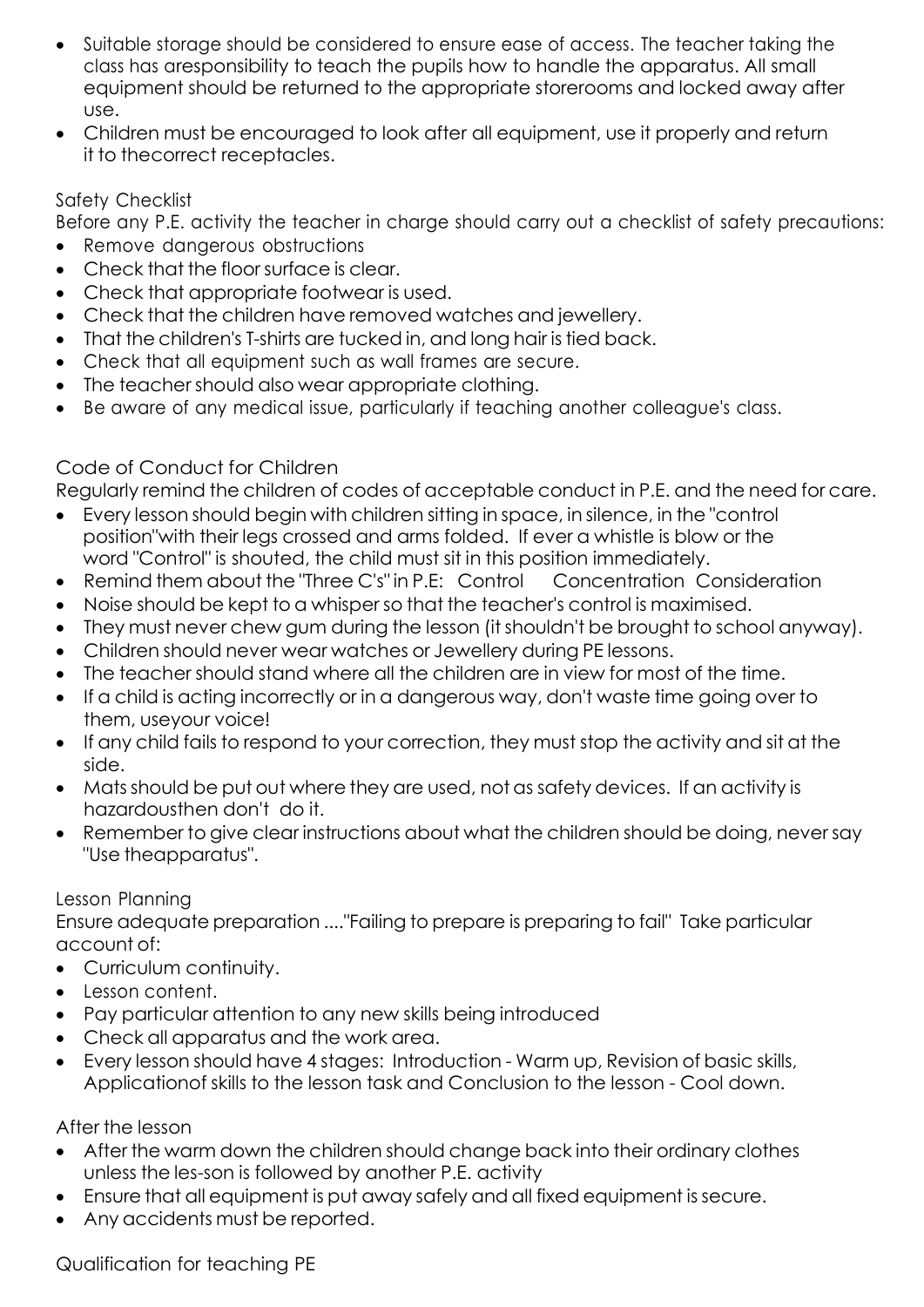Qualified teachers in Primary School are usually responsible for their own Physical Education les- sons. There is certainly no reason why such teachers should not teach those aspects of P.E. (games,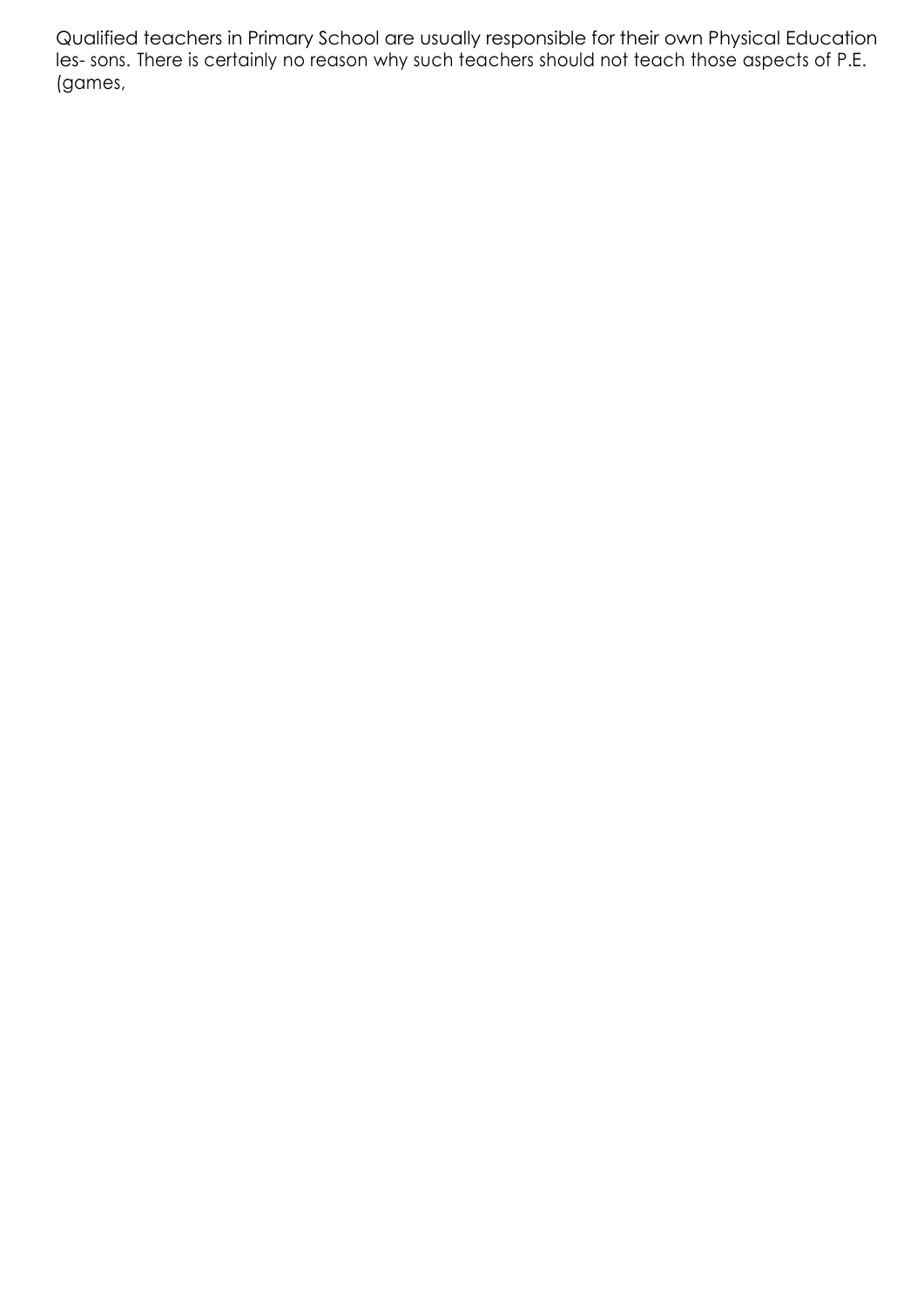dance, movement etc.) that do not involve serious problems of safety, even though they may nothave received specific training during their teaching course. It is important however that they studythe safety rules and attend in-service courses when they are offered.

The teaching of swimming also requests specific training. If there is no instructor available on thepool side, the teacher in charge in such cases must be a competent swimmer and be able to give ad-equate instruction. A life guard must always be present. All teachers accompanying children to the pool side must wear appropriate clothing i.e. track suit, or shorts and T-shirt etc. Please ensure thatall children shower before entering the water. No student teacher should teach PE without the presence of a qualified teacher.

## **Confidentiality**

Colleagues must not make any reference to the school, children or school employees whilst on line.Colleagues should not make reference to school issues, outside school.

| Potential Hazard                              | Precautio                                       |
|-----------------------------------------------|-------------------------------------------------|
|                                               |                                                 |
| Possible infection due to digging in the soil | Cover any open cuts                             |
|                                               | Wash hands on returning indoors                 |
| Dangerous plants (nettles and thorns)         | Children to be taught protocols                 |
|                                               | such as:Not to put plants in their              |
|                                               | mouths Which plants are safe to                 |
|                                               | touch                                           |
|                                               | Washing their hands                             |
| Straying from safe areas                      | Gates to be kept closed                         |
|                                               | Gate to the parking areas to be kept closed     |
|                                               | Continuous supervision                          |
| Injury from equipment                         | Ensure that a check is carried out on all items |
|                                               | ofequipment before being used                   |
| Injury from stones, glass, low branches       | Regular check on playing area. Cutting of       |
|                                               | low                                             |
|                                               | branches                                        |
| Mud on slopes causing falls                   | Appropriate footwear                            |
|                                               | Coning off any areas that have a ship           |
|                                               | hazard.                                         |
| Use of scissors and other sharp items         | Children being told of the importance of        |
|                                               | usingitems correctly.                           |
|                                               | Adult supervision of activity should the nature |
|                                               | ofthe children involved require support         |
|                                               | Sharp items stored safely away from pupils'     |
|                                               | reach                                           |

Health and Safety in the Early Years

Guidance for Colleagues during Pregnancy (See Policy for pregnancy and maternity) Colleagues are asked to inform the head teacher so that a risk assessment can be carried out to pro-tect the mother and the unborn child.

## Smokina

Smoking is not permitted within the buildings or grounds of Ysgol Hiraddug

# Visitors and Security

- All visitors must report to the main office via the main entrance.
- All external doors must be kept locked so entry during the school day will be controlledthrough the intercom system linked to the school office.
- Visitors should sign the Visitors Book on arrival and sign out when they leave school.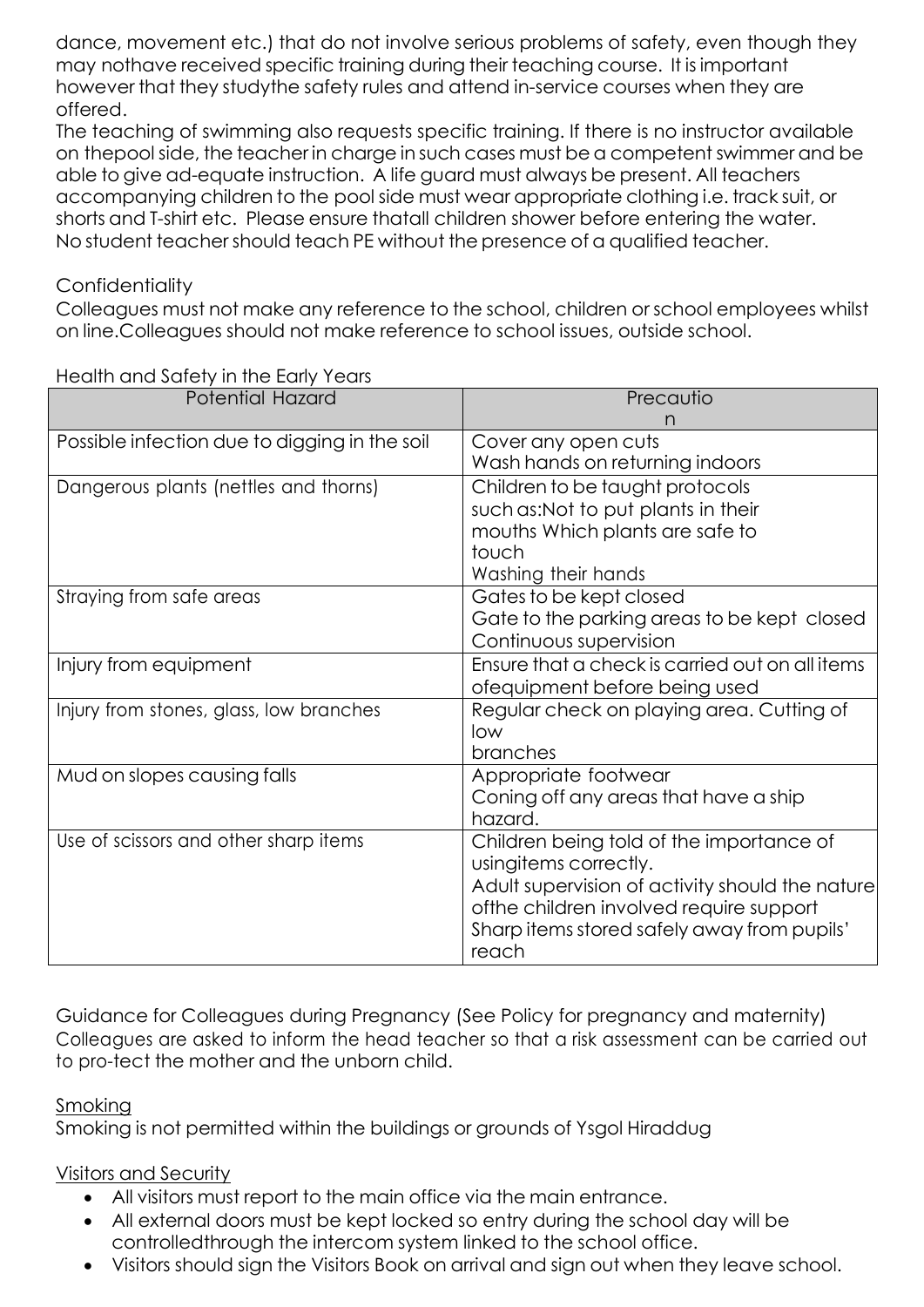- Visitors will be given a visitors badge which they must wear at all times. Children are askedto notify staff if a stranger is in school without a visitor's badge.
- In no circumstance should visitors go straight to a classroom once the external doors havebeen locked at the commencement of the school day.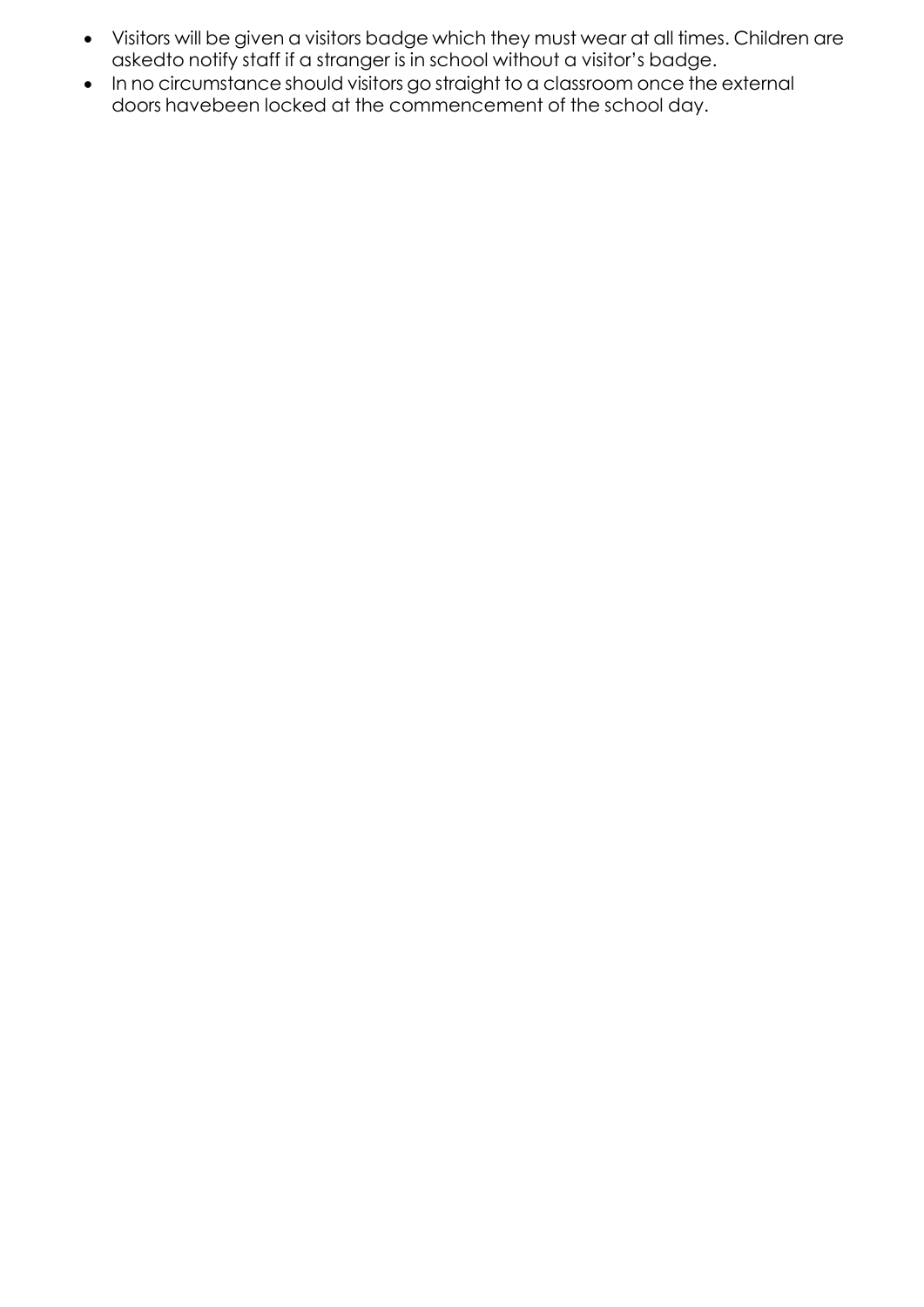- Appointments with staff or the headteacher should be made in advance whenever possible.
- A fire alert is indicated by the long droning alarm. Escape routes are indicated by plans in each classroom and in the main corridors. The fire assembly area is the junior playground.
- If intruders are seen on the premises the Headteacher/Senior teachers must be alerted imme-diately so that the police can be informed.
- Mid-day supervisors should carry a security alarm when outside the buildings

## **Contractors**

- Contractors must report to the school office before completing work and before leaving.
- Before contractors begin work the headteacher will determine any safety provisions and regula-tions while work is proceeding.
- The HT/Secretary will complete the Contractors log sheet
- Contractors will be given details of any asbestos hazards in their working area.
- Contractors should have regard for any health and safety implications of work they are under-taking. They must ensure that:
	- a) barriers are used to protect children and staff from the danger of falling objects.
	- b) trailing cables are covered and secured.
	- c) slippery surfaces are well marked and protected.
	- d) any hazardous substances are inaccessible.
	- e) the no smoking policy is followed
	- f) all materials are removed from the premises after the work has been completed.
	- g) the headteacher/senior teachers/secretary is consulted in any matter that may concern thesafety of children and adults.

## Asbestos

- Most asbestos has been removed from school. Any remaining asbestos is marked with a sticker.
- No school staff or contractors are to interfere with the asbestos.
- Any issues will be reported to the building services helpdesk Tel:01824 706893
- Contractors will be shown the asbestos site plan. Kept in the buildings file HT office

## Severe Weather

In the case of severe weather prior to 9.00am the headteacher and Senior Management team will decide whether the school can open. If the weather deteriorates during the day parents will be al- lowed to collect their child. Children will not leave the premises with other adults or children with-out verbal or written permission of their parents. The headteacher will only release staff once suffi- cient numbers of children have returned home, to enable adequate supervision in line with healthand safety requirements.

# Emergency Plan

A Major Emergency is "an incident arising with little or no notice threatening to cause harm or inju-

ry which cannot be dealt with by the school using its own resources." Possible Types of Emergency

- a serious incident involving children and staff on or off the premises.
- A violent intrusion onto the premises.
- The school building becoming unsafe due to fire or structural damage.
- The release of hazardous substances.
- Severe weather.
- Epidemic such as meningitis.
- Sudden major injury of illness of a child or adult.

Reference should be made to the Denbighshire publication "Responding to a Major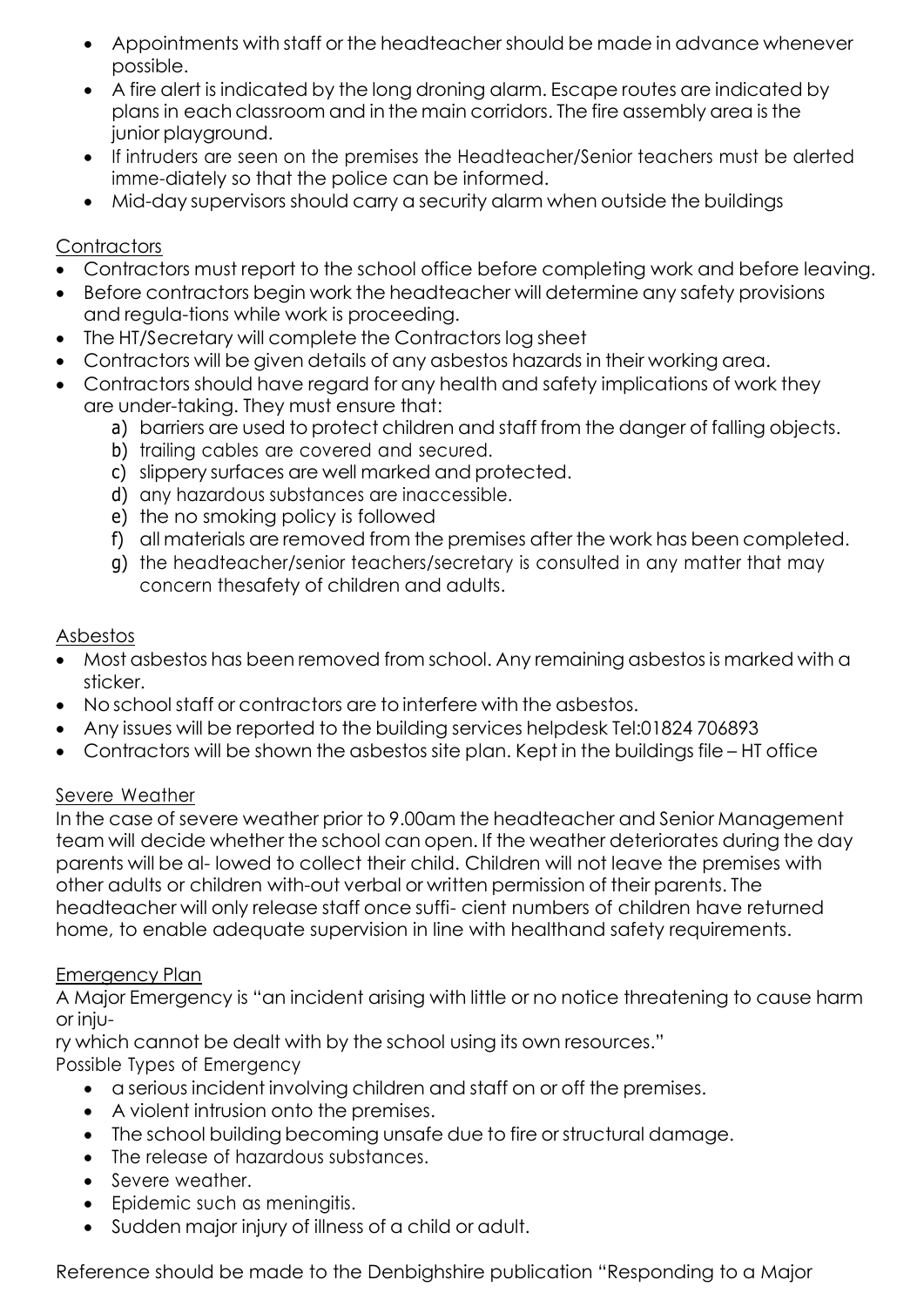Emergency." This is kept in the Headteacher's Office on the main shelf headed Emergency Procedures. It includes

- An action plan for dealing with an emergency
- Information for Staff receiving a call relating to a major emergency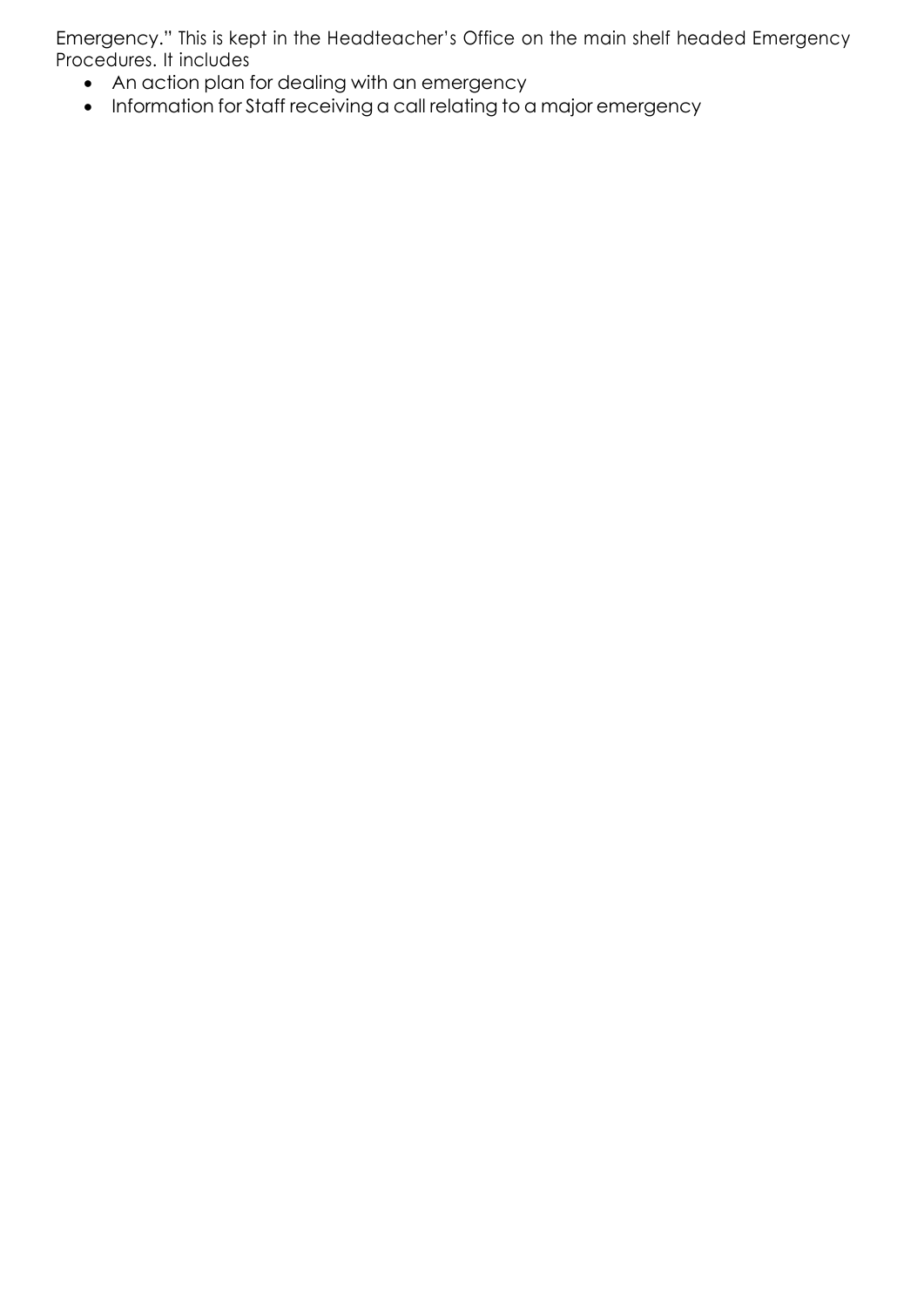- Guidance for group leaders if a critical incident occurs during out of school activities
- Guidance for Senior staff on learning of a critical incident during out of school activities

Emergency Contact NumbersPolice – 0845 607 1002 Property Services Helpdesk – 01824 706 893 Denbighshire Press office – 01824 706222 Health and Safety Officer – 01824 712516 LEA Emergency Planning Officer 01824 706969Chair of the Governing Body 571178 School Nurse (Jo Roberts) 854546 Educational Social Worker (Jenny Noble) Prestatyn High School 852312 or 07884268173Social Services 01824 708300 Electrical Contractor – EG Morris 813272 Water – E Kane 856056

Criminal Records Checks All employees and volunteers who work directly with children must be referred to the CriminalRecords Department at Denbighshire County Council. A yellow referral form will be completed by theheadteacher once identification documents have been presented.

Additional Policies First Aid **Discipline** Policy Child **Protection** Drugs Policy Use of Physical Force Policy Out of School Visits Policy Pregnancy and maternity policyFirst Aid Manual

Policy Reviewed January 2018Next Review DateJanuary 2019

Appendix 1 - Hazard identification checklist

This is simply a list of things to look at as you go around the facility. Not all items will be relevant,visible or accessible. The task of the tour team is to assess the condition of what they can see.

Building fabric (Governors Health and Safety Committee)

- Signs of settling, cracks, holes
- No holes in the roof, secure flashings
- Drain pipes and gutters look sound
- Asbestos content, has there been a survey and is there a management system.
- Indoor temperature and temperature control
- Lighting is working and is adequate
- Cleanliness, no graffiti
- No excessive waste materials
- Work stations and seating
- Condition of floors
- Condition of traffic routes.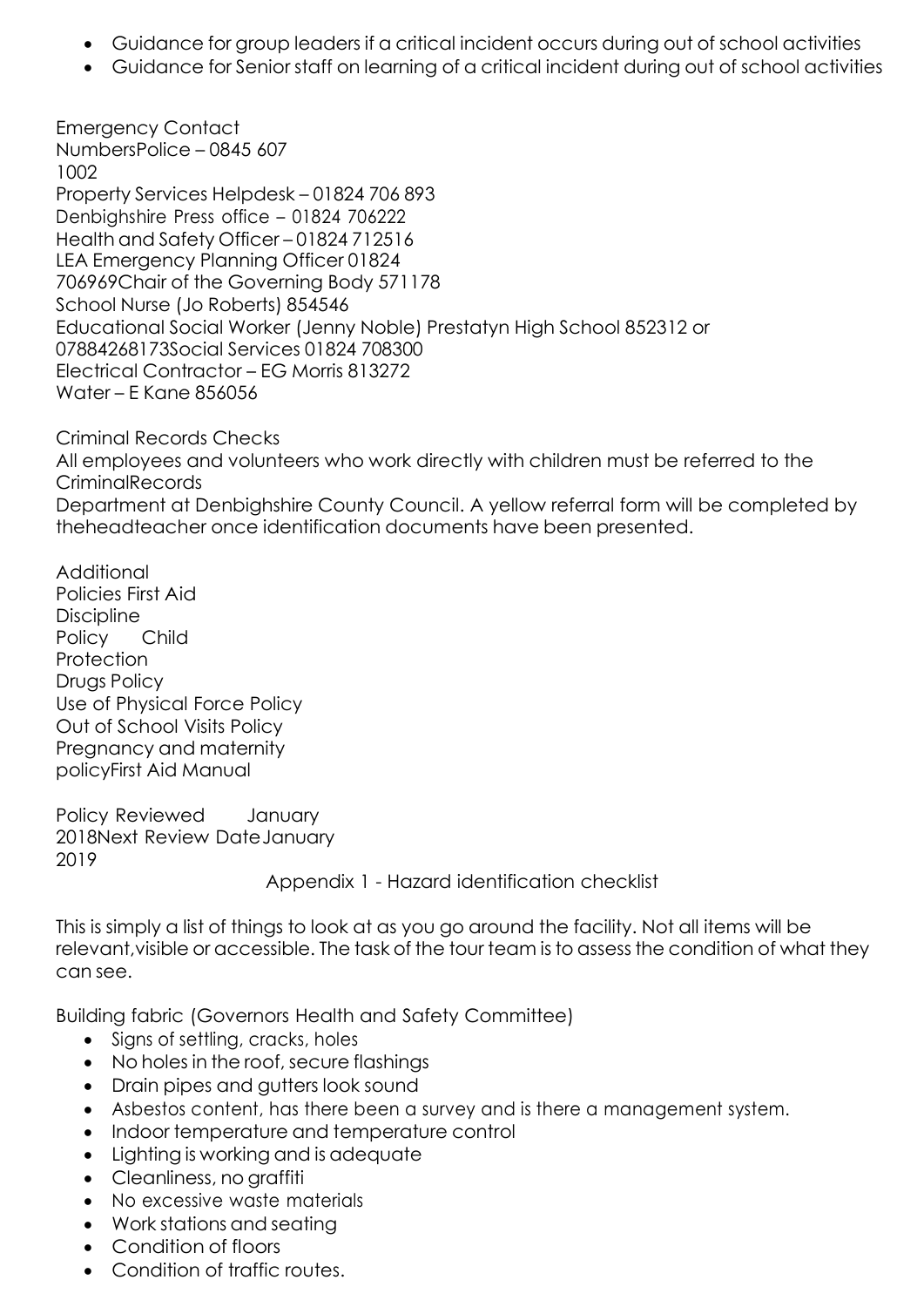- Risk of falling objects from shelves etc
- Doors and windows fully open and fully close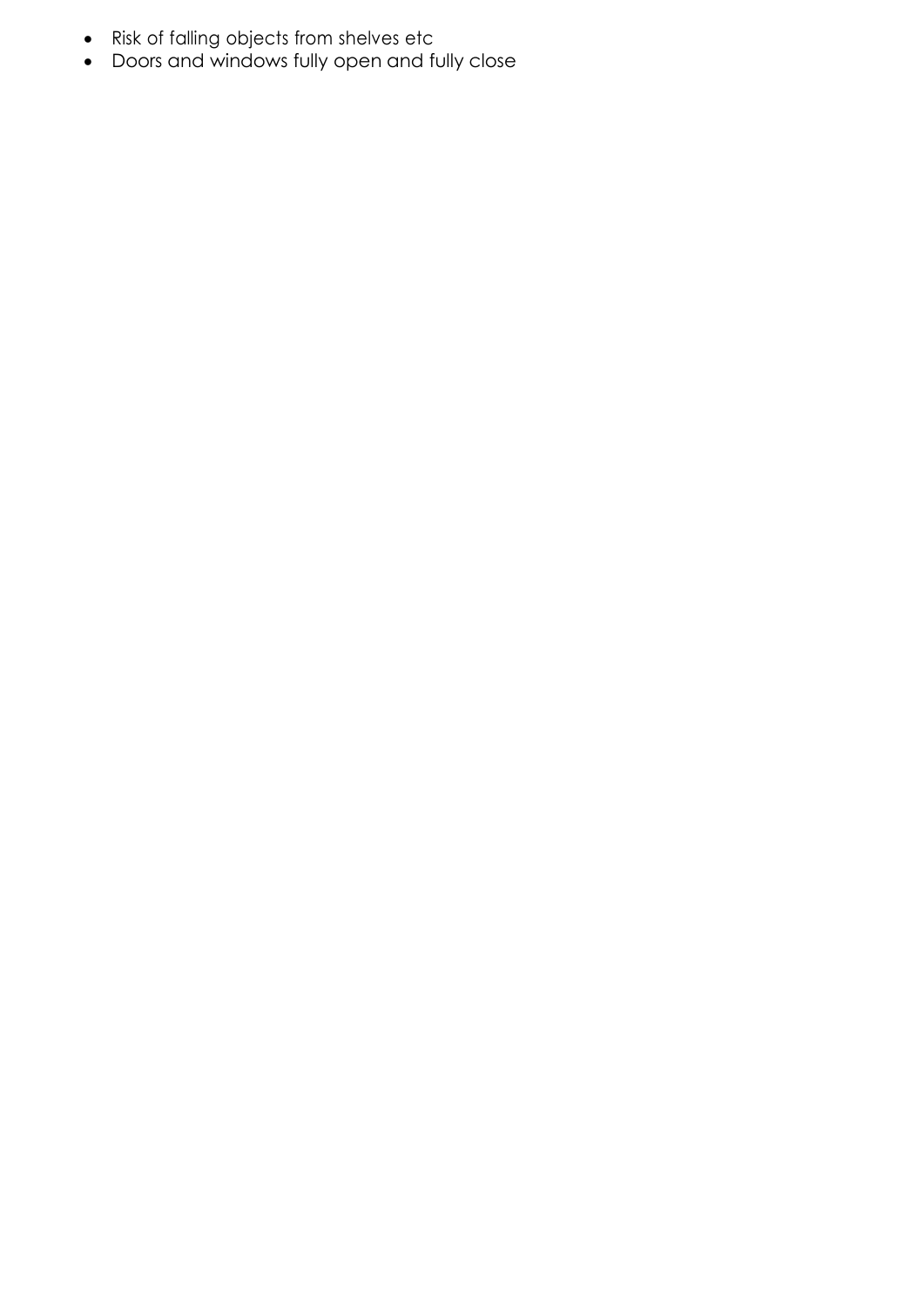- Condition of window skylights
- Doors and aates
- Sanitary conveniences
- Washing facilities
- Drinking water

General housekeeping (Governors Health and Safety Committee)

- Doors clear of obstructions
- No excessive litter lying about, litter bins available.
- All items put away in correct place not left just anywhere, no temporary stores that have be-come semi-permanent
- General cleanliness
- Cupboards and store rooms closed, locked if appropriate
- Windows reasonably

cleanClassrooms (SMT)

- Condition of tables, desks, chairs,
- Adequate space for pupils, teacher and support staff.
- Lighting
- Emergency lighting
- Floor condition
- Room temperature
- Condition and positioning of room heaters
- Temperature of heaters, pipes, radiators (max  $43^{\circ}$ C in schools)
- Computers condition, screen glare, ergonomics,
- PAT testing of potable equipment
- Other classroom equipment condition, suitability, availability
- Access and egress
- Accidents and first aid (HT and Nominated Person Mrs L Rowlands)
	- Adequate first aid provision in place
	- Accident report forms available
	- Adequate training to know what to do in event of an accident or incident, who to inform,(school, parents, HSE)
	- Access to first aid personnel, names and contact details displayed
	- Access to first aid equipment
	- First aid kits contain appropriate equipment, adequately stocked
	- Emergency numbers known and displayed

Traffic management (SMT)

- Do vehicles need to be there, can they be prohibited?
- Do pedestrians need to be in areas where vehicles are?
- Segregation between pedestrians and vehicles physical barriers, safe by distance? kerbs
- Speed of vehicles high speed impact, low speed impact
- number of vehicles, number of pedestrians, age of pedestrians, disabilities,
- Vehicle movement restriction when pupils about
- Parking adequate, causing blind spots, causing obstruction, preventing access or egress.
- Vehicle type car, bus, van, delivery lorry, bin lorry
- Drivers teaching and support staff, parents, visitors, contractors, deliveries, pupils, others
- Warning signage quantity, type, visibility, language, pictogram,

clean, fadedErgonomics (SMT)

- Work layout designed to be comfortable, not need for continuous stretching, bending ortwisting
- Object lifting weight, shape, stability, start and finish position, personal capabilities for lift-ing, assistance required, route clear, route stable and flat, floor condition suitable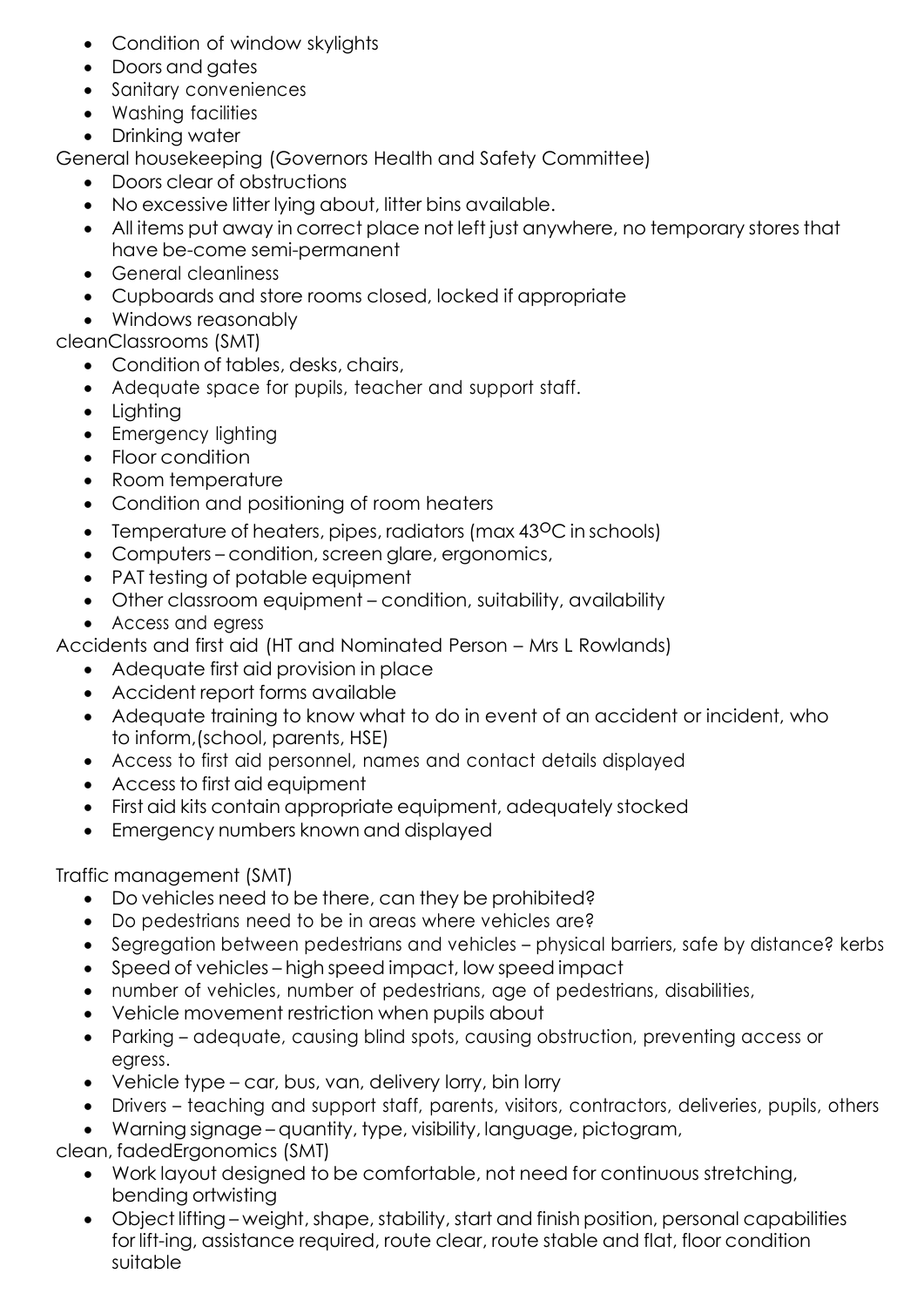• Adequate work space to allow free movement

Electrical equipment (Governors Health and Safety Committee)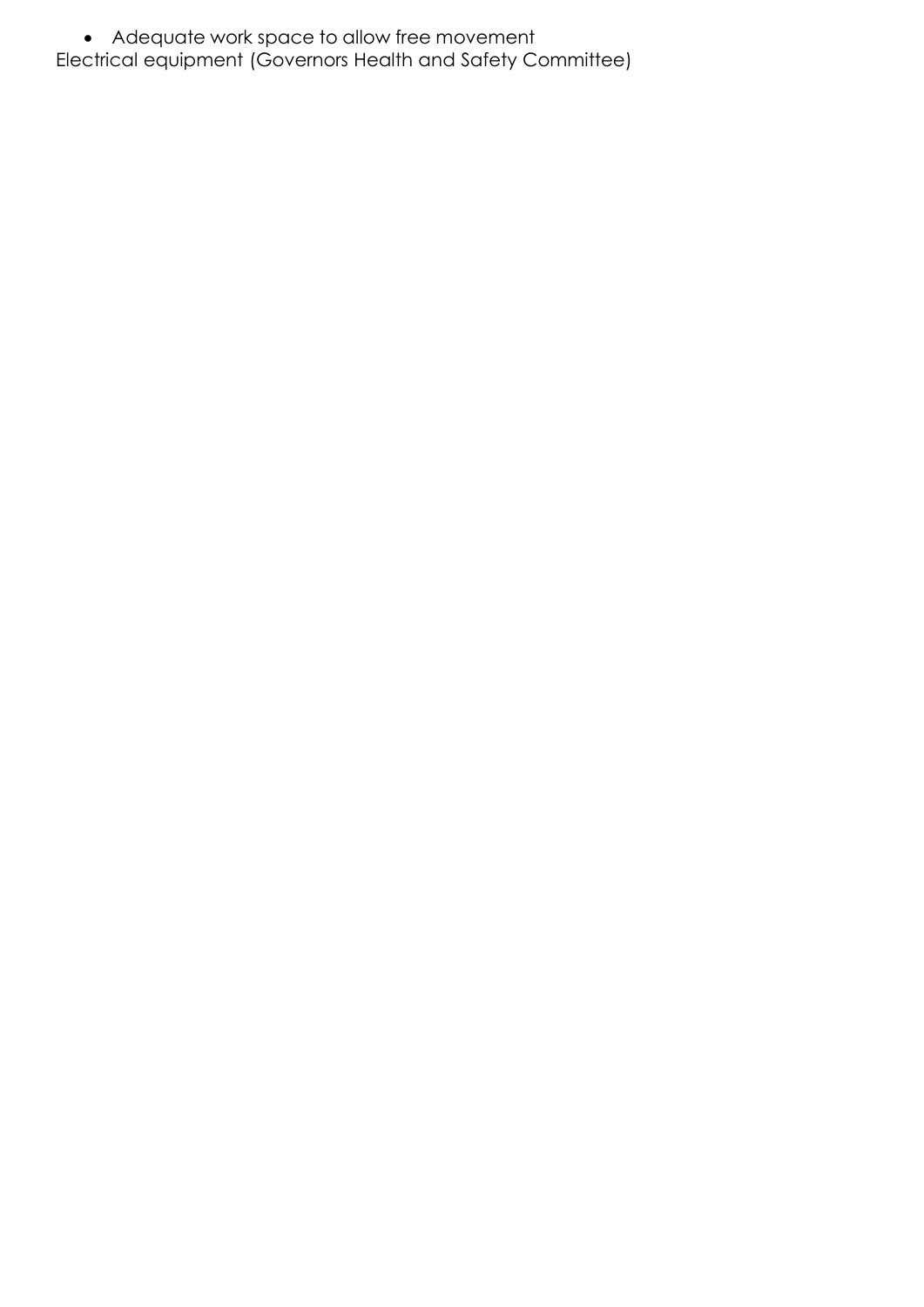- Start stop switches clearly marked and easily accessible
- Local isolation and lock off emergency shutdown procedure in place
- No signs of damage, wear, abrasion, heat damage
- Portable appliances in serviceable condition, tested and tagged
- Cables not posing trip hazard
- Power circuits have RCD devices installed tested regularly
- No water or other liquid near electrical supplies or appliances
- No bare electrical conductors
- No unauthorised equipment.
- Adequate information, instruction and

supervisionFire, fire fighting, warning and

evacuation (HT)

- Local fire authority specialists involved
- Fire assessment in place as required by the Fire precautions (workplace) regulations, actionscarried out, accessible
- Fire fighting equipment present. Adequate, correct type, maintained, within test period, signsof identification
- Fire exit routes clearly signed with appropriate signs to comply with safety signs and signalsregulations
- Fire exit routes have suitable floors I.e. flat, even, low risk of slips, trips and falls
- Fire doors closed, form a seal, correct construction
- Fire doors will open without restriction, not locked or blocked
- Fire doors open outward in direction of exit
- No obstruction in emergency exit route or doors (or windows where they are part of theemergency exit route)
- Exit doors are not externally obstructed allowing a route to muster points
- Muster points clearly identified, staff and pupils informed of where they are and the routesto take,
- Emergency lighting adequate, regularly tested
- Adequate alarm sounders to be heard everywhere
- Everybody knows what to do in the event of an alarm
- Test procedure, maintenance of systems
- Emergency evacuation simulations, regular, monitored, recorded.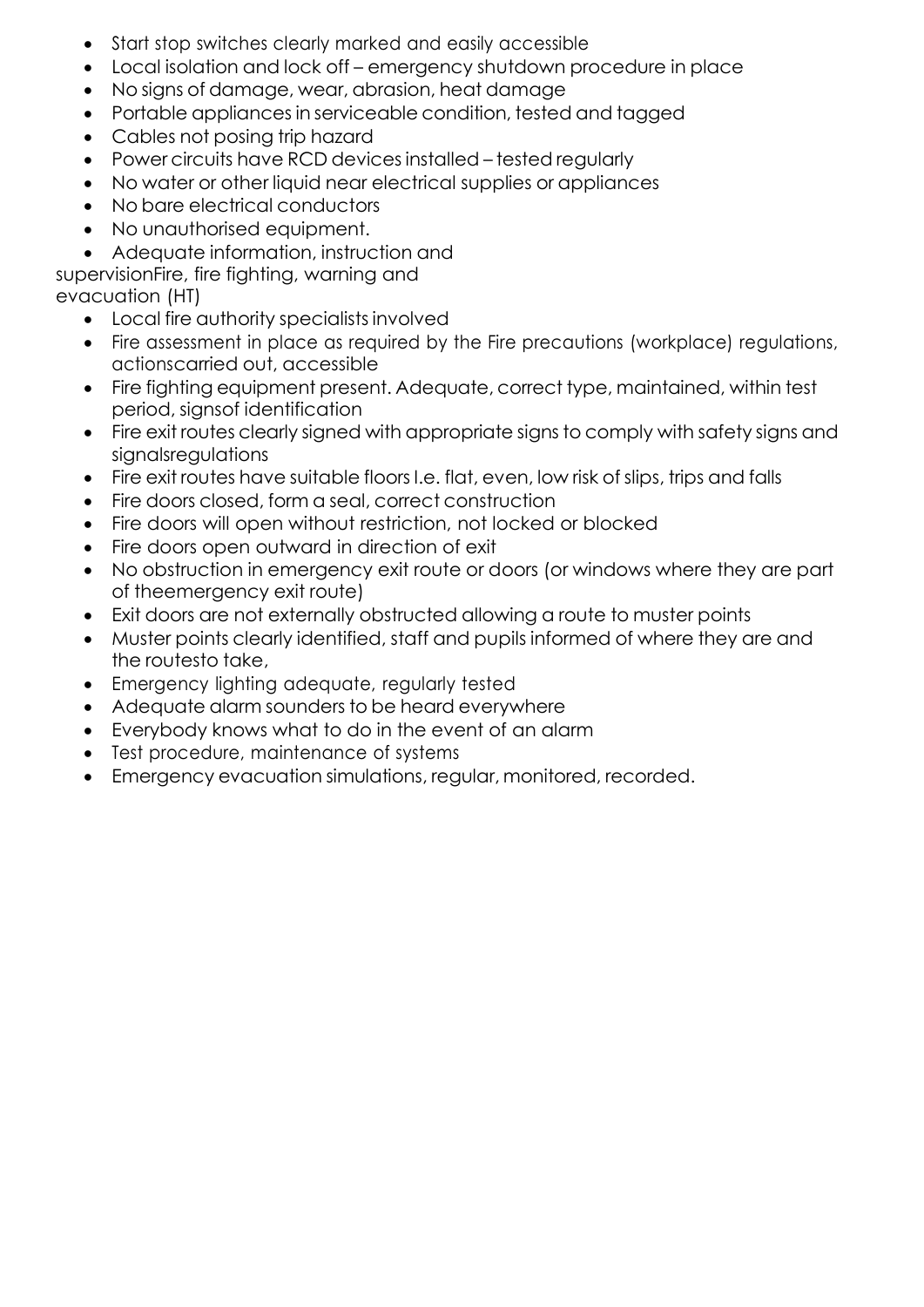# Appendix 2 – Safety Tour

RecordDate \_\_\_\_\_\_\_\_\_\_\_\_\_\_\_\_\_\_\_\_Carried out by \_\_\_\_\_\_\_\_\_\_\_\_\_\_\_\_\_\_\_\_\_\_\_\_\_\_\_\_\_\_\_\_\_\_\_\_\_\_\_\_\_ Location

**Checklist** 

| Foyer                       | Meeting Room           | Secretary's Office     | Head's Office             |
|-----------------------------|------------------------|------------------------|---------------------------|
| Year 1                      | Year 2                 | <b>Nursery</b>         | Reception                 |
| <b>Nursery Toilets</b>      | Caban                  | <b>Infant Toilets</b>  | <b>Infant Store rooms</b> |
| <b>Infant Corridor</b>      | <b>Infant Entrance</b> | <b>Schools Hall</b>    | <b>Stage</b>              |
| Stage rear rooms            | <b>Stage Entrance</b>  | Link Corridor          | Junior Library            |
| <b>Dining Room</b>          | Kitchen                | Junior Corridor        | <b>Resources</b>          |
| Year 6                      | Year 5                 | Year 4                 | Year 3                    |
| Art Room                    | Junior Boys Toilets    | PE Store               | Staff room                |
| <b>Junior Girls Toilets</b> | Boiler room            | Tower                  | Junior Entrances          |
| Infant Playground           | Junior Playground      | <b>Nursery Gardens</b> | Playgroup Garden          |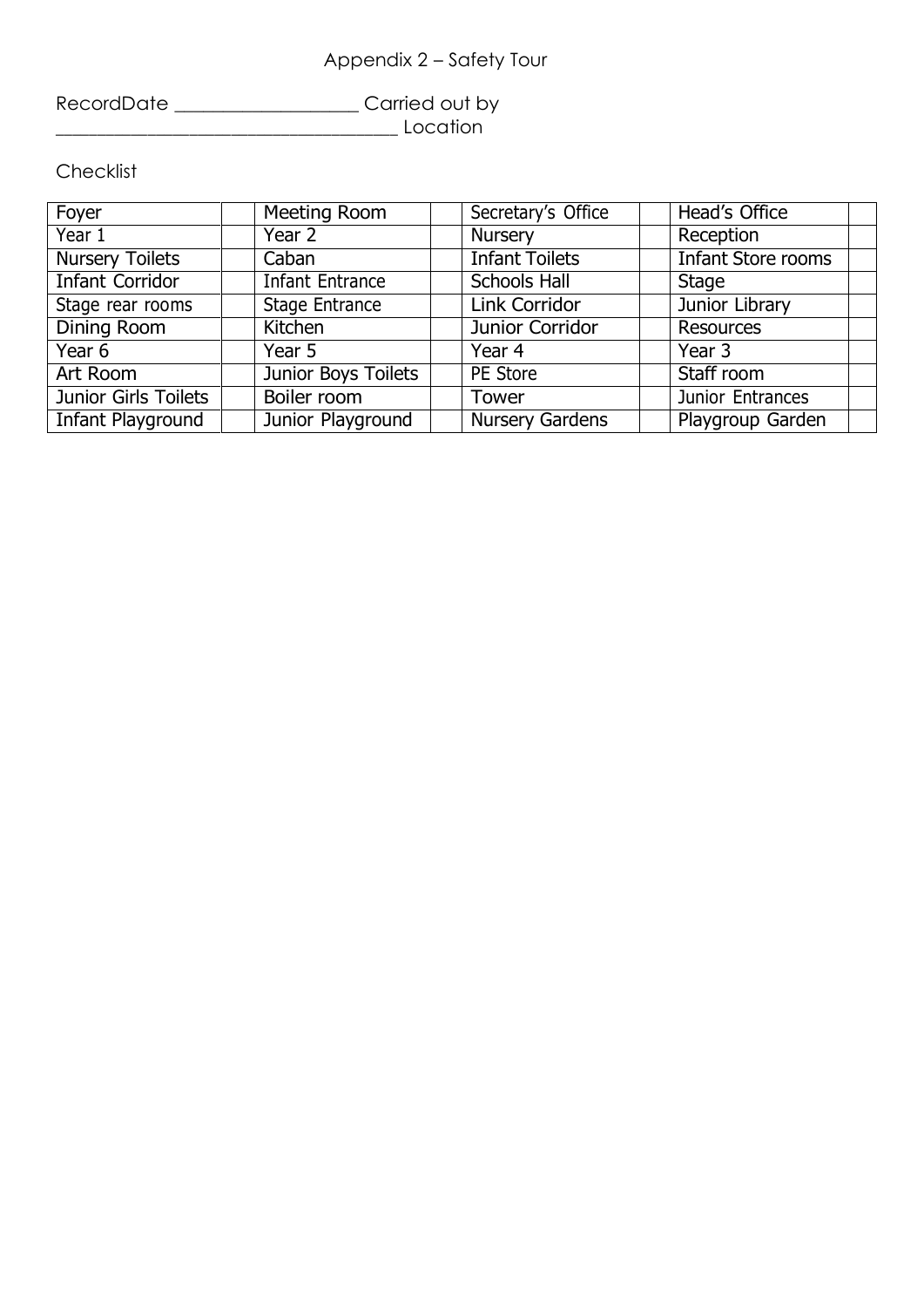| Front Building | Rear Buildings | Park side Buildings | Intant field side |  |
|----------------|----------------|---------------------|-------------------|--|
| Nature Area    |                |                     |                   |  |

| Locatio<br>$\mathsf{n}$ | <b>Identified Problem</b> | <b>Action Required</b> | Person/s | Tick |
|-------------------------|---------------------------|------------------------|----------|------|
|                         |                           |                        |          |      |
|                         |                           |                        |          |      |
|                         |                           |                        |          |      |
|                         |                           |                        |          |      |
|                         |                           |                        |          |      |
|                         |                           |                        |          |      |
|                         |                           |                        |          |      |
|                         |                           |                        |          |      |
|                         |                           |                        |          |      |
|                         |                           |                        |          |      |
|                         |                           |                        |          |      |
|                         |                           |                        |          |      |
|                         |                           |                        |          |      |
|                         |                           |                        |          |      |
|                         |                           |                        |          |      |
|                         |                           |                        |          |      |
|                         |                           |                        |          |      |
|                         |                           |                        |          |      |
|                         |                           |                        |          |      |
|                         |                           |                        |          |      |
|                         |                           |                        |          |      |
|                         |                           |                        |          |      |
|                         |                           |                        |          |      |
|                         |                           |                        |          |      |
|                         |                           |                        |          |      |
|                         |                           |                        |          |      |
|                         |                           |                        |          |      |
|                         |                           |                        |          |      |
|                         |                           |                        |          |      |
|                         |                           |                        |          |      |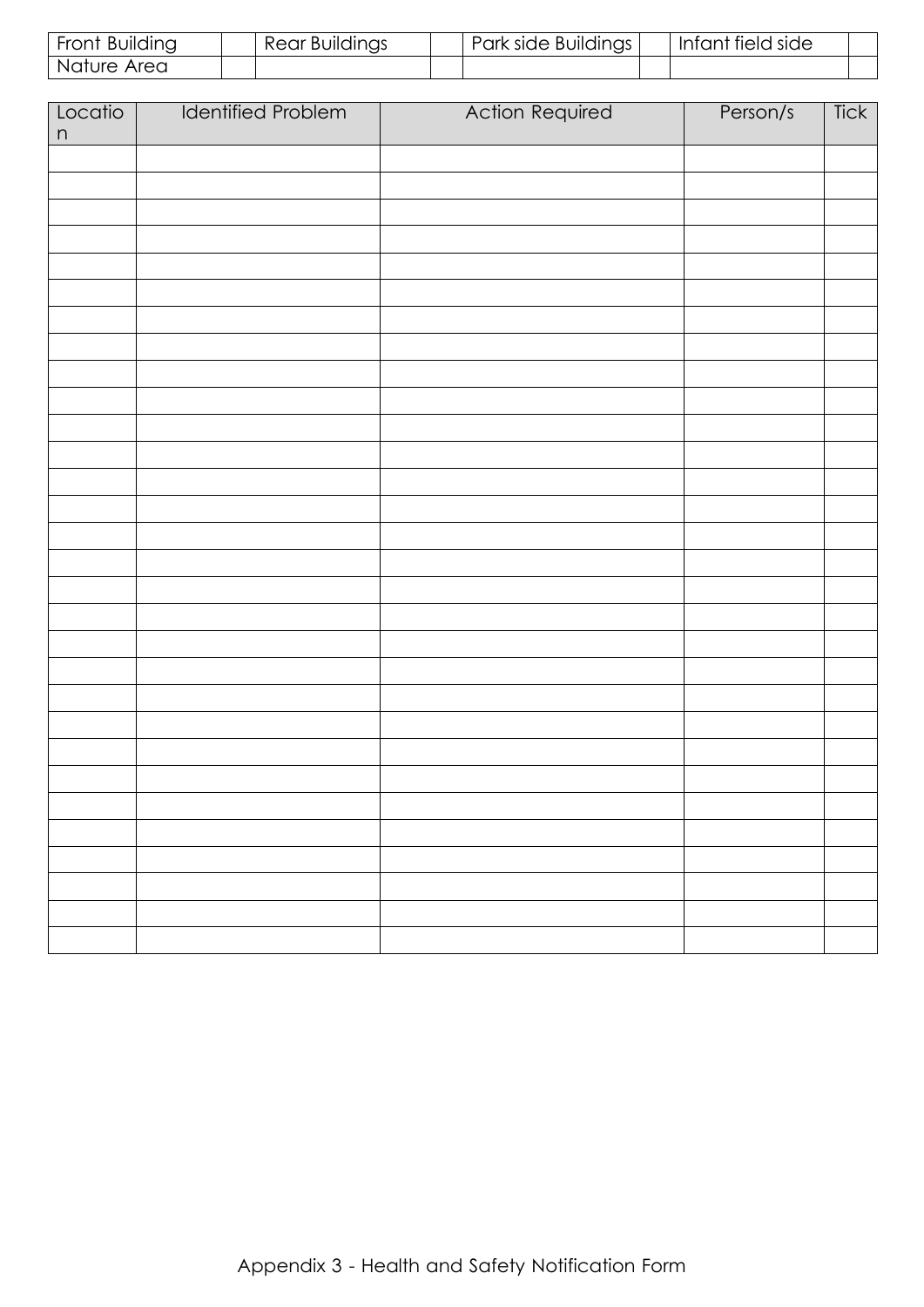This form should be completed by any member of staff who becomes aware of an issue that might pose a threat to the health or well being of themselves, another adult or child. It should be handedto the Health and Safety Officer - the Head teacher immediately.

Location of the Hazard

Details of the Hazard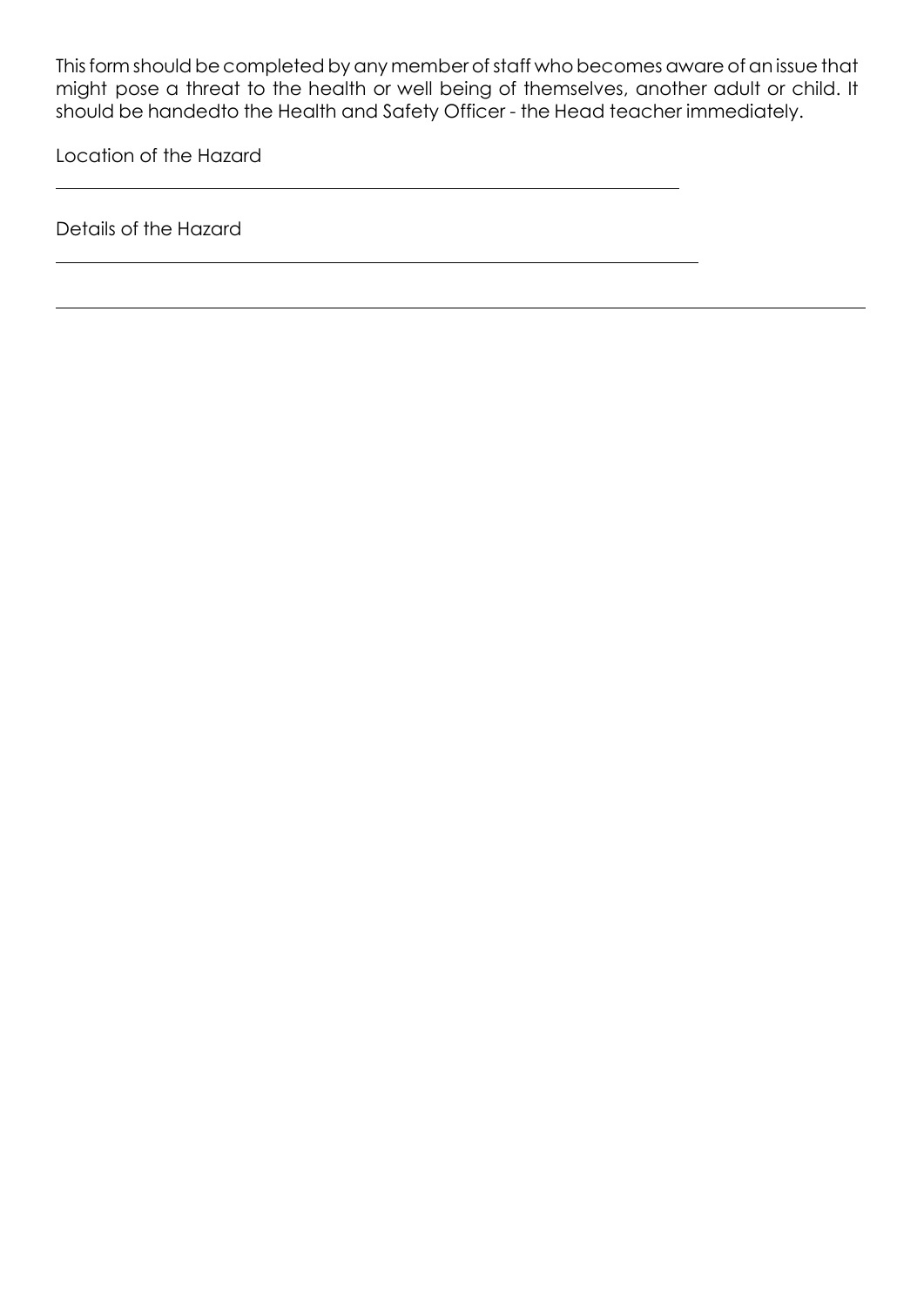Who could be at risk?

| The nature of an injury that might occur |                 |  |
|------------------------------------------|-----------------|--|
|                                          | (Reportee) Date |  |
|                                          | (Manager) Date  |  |
| Outcome                                  |                 |  |
|                                          |                 |  |

#### Appendix 4, Ysgol Hiraddug Plan for Possible Emergency Situations

#### **Fire**

Follow evacuation protocols, leaving through the nearest exit and assembling on the Junior Play-ground.

- Ring the fire station or 999
- In case of a false alarm reset the control box Code 1,2,3,4

Water burst

- Turn off the main stop tap located in the cupboard in main porch
- The street tap is located under a grid on the pavement next to the school wall in Thomas Avenue
- Switch off the heating system (located in after school club storeroom- the plug to the left of thewindow
- Report to the property services help line. 01824 706893

Electrical fire / short

- Evacuate the area
- Do not throw water onto an electrical appliance
- Switch off the mains supply in the caretaker room
- Report to the property services help line. 01824 706893

Gas leak in the kitchen

- Check that all appliances are switched off
- Evacuate the area
- There is a stop tap on the gas tank located next to the bicycle racks
- Contact Denbighshire Property Services Helpline 01824 706893

Burglary/ break in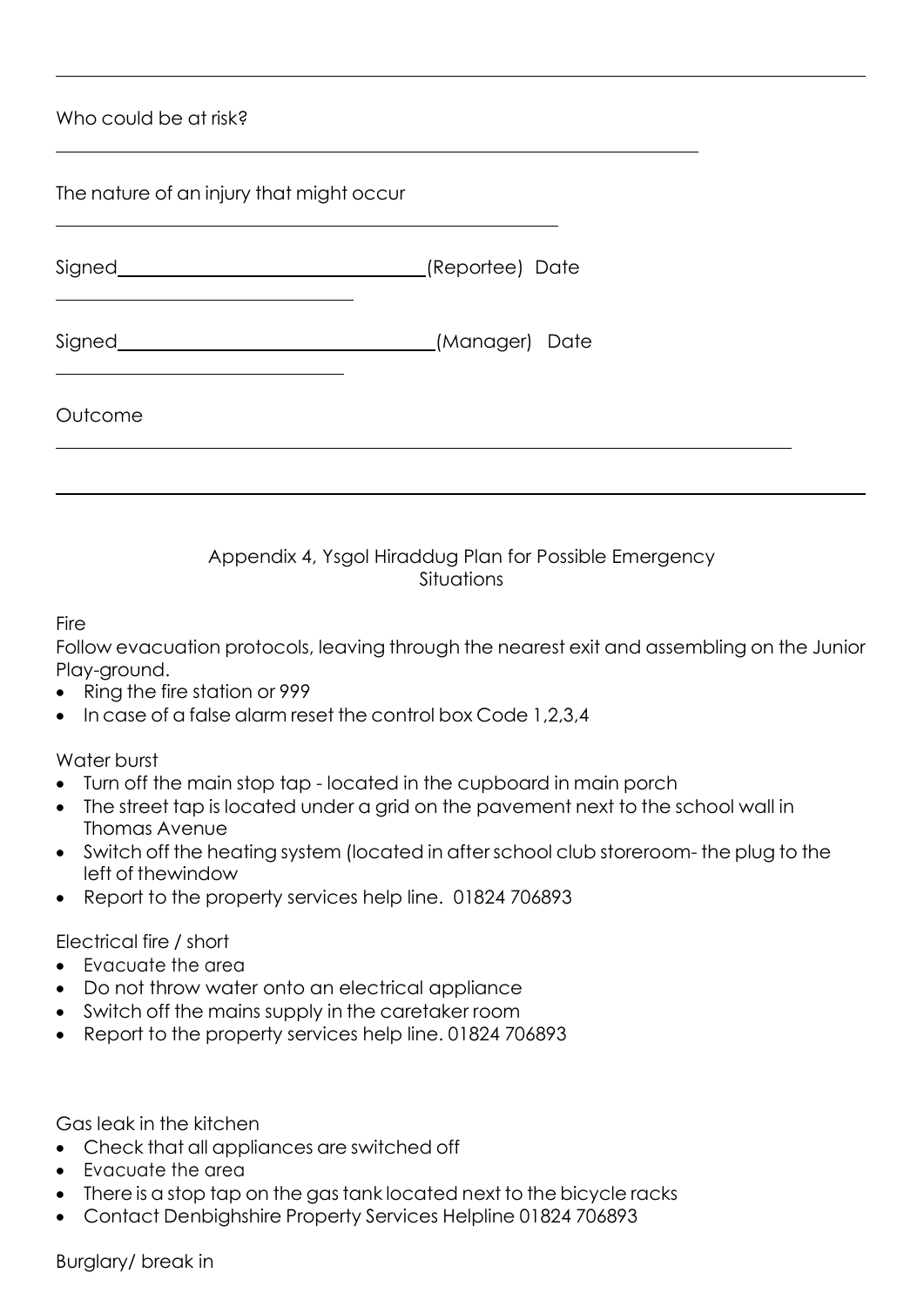- Inform the Police
- Do not touch fittings until the police have carried out tests etc
- If alarm has been activated wait until the police arrive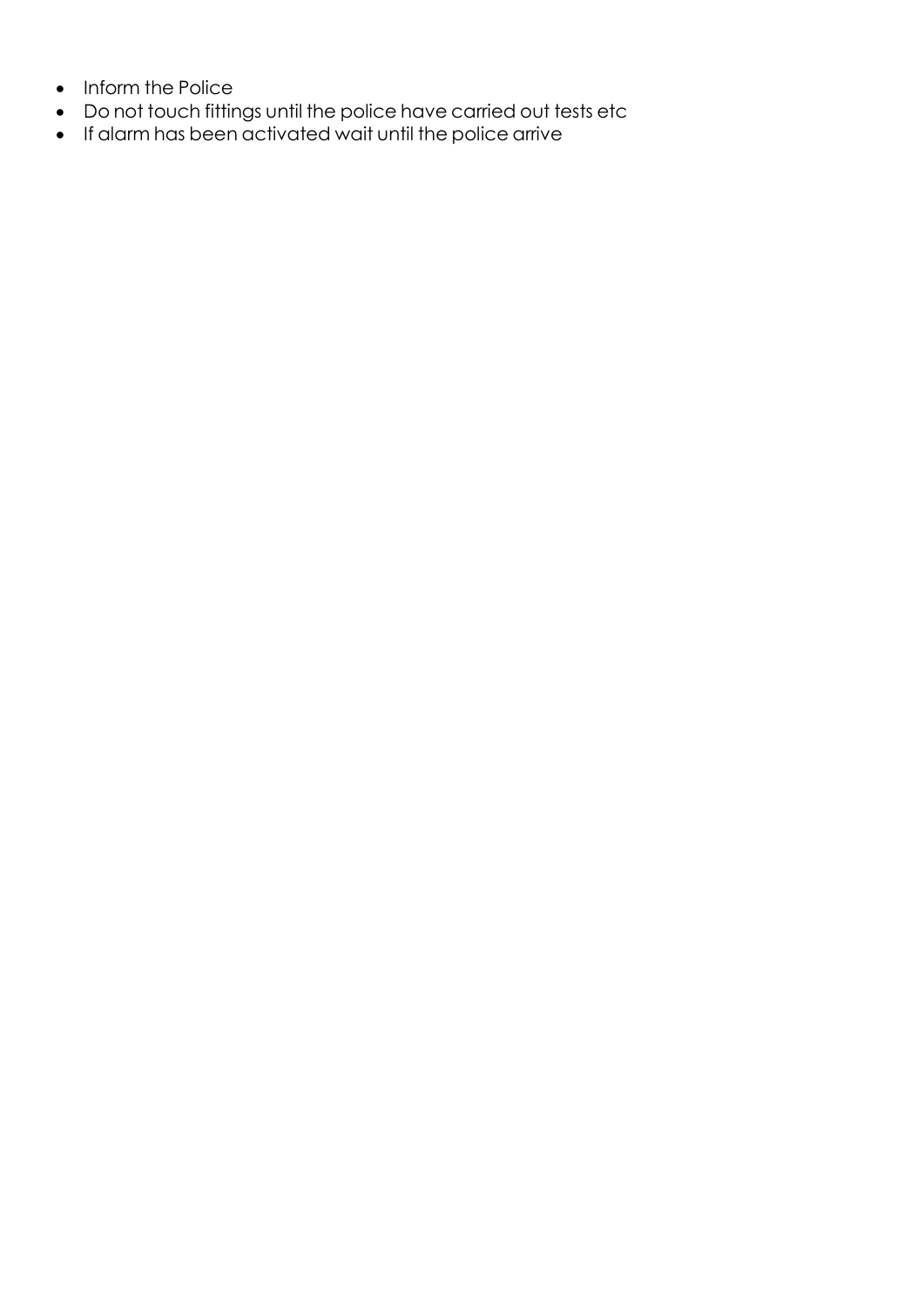• If a reset is needed telephone the alarm company 0844 8001999

Adult causing distress to staff or pupils (Refer to the "Adult causing distress" policy)

- Draw the person's attention to the regulations poster (located by the main entrance and the office)
- Ensure that all entrances are locked
- Inform the police

Pupil causing a threat to other pupils or staff (See the policies on discipline and physical restraint)

- Take the other children away from the danger
- If the child is at risk of causing injury to them self or others, use Timian Restraint Techniqueswherever possible
- Immediately inform a member of the SLT
- Inform the Parent
- Inform the Behaviour support service
- The SLT should apply the Exclusion Policy if this is considered to be appropriate. This involves astandard letter home to parents (see the Discipline file in office computer and an exclusions guideline information sheet for parents, located in the discipline file on the long shelves in the HT office)

Injury to an adult or child in school (see the First Aid Policy)

- Report to the First -aiders Mrs Rowlands, Mrs Sue Williams or Mr Hughes
- All minor head injuries complete a head injury letter
- Contact parent/ depending upon the severity of the injury
- Unconsciousness immediately call an ambulance
- Complete the accident/ injury form located on the top, left shelf far side of the HT office

#### **Intruders**

- Visitors must enter the school through the main entrance
- All visitors must report to the school office to sign it
- Visitors must wear a visitors badge at all time
- Unauthorised visitors should be reported to a member of the SMT immediately
- If an unauthorised visitor refuses to the leave, the police will be informed immediately

Injury to an adult or child during school visits (See the school visits policy)

- Contact parent (Emergency numbers should be taken on all visits)
- Ring school
- Call an ambulance depending upon the severity of the injury

Child Protection Issues (see the child protection policy)

- Speak to a member of the SMT
- Complete a child protection referral form (staff room)
- Contact the Social Services child protection team (if appropriate) 01824 712800

Long term absence of the Headteacher

- Inform the Education Department for guidance 01824708028
- Inform the Chair of Governors Gill Yates 07764778694
- Refer to the school diary for appointments.
- See the emergency finance policy/ procedures document.

Severe Weather Procedures (see the extreme weather protocols)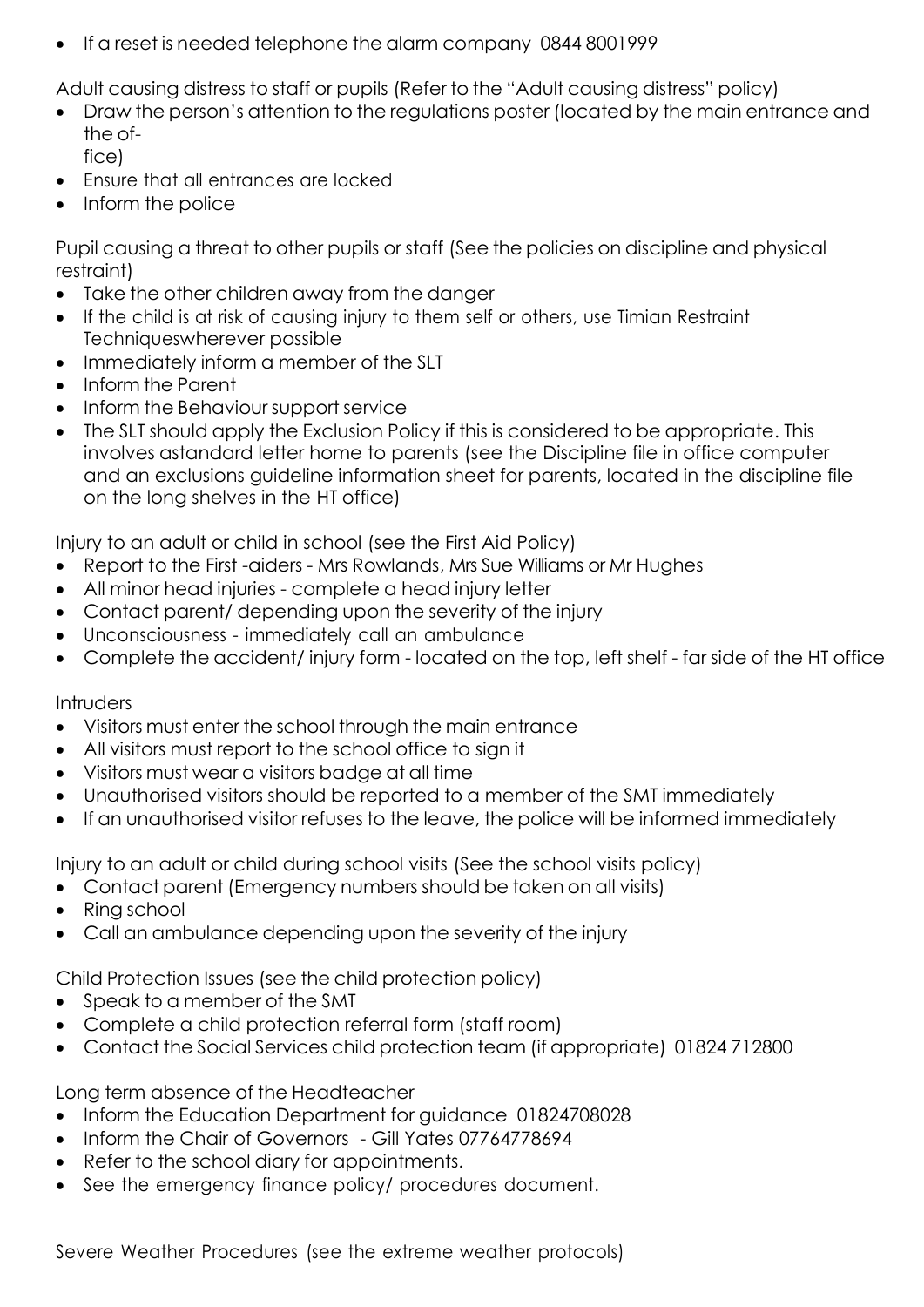• The children must not be allowed to go home without parental contact